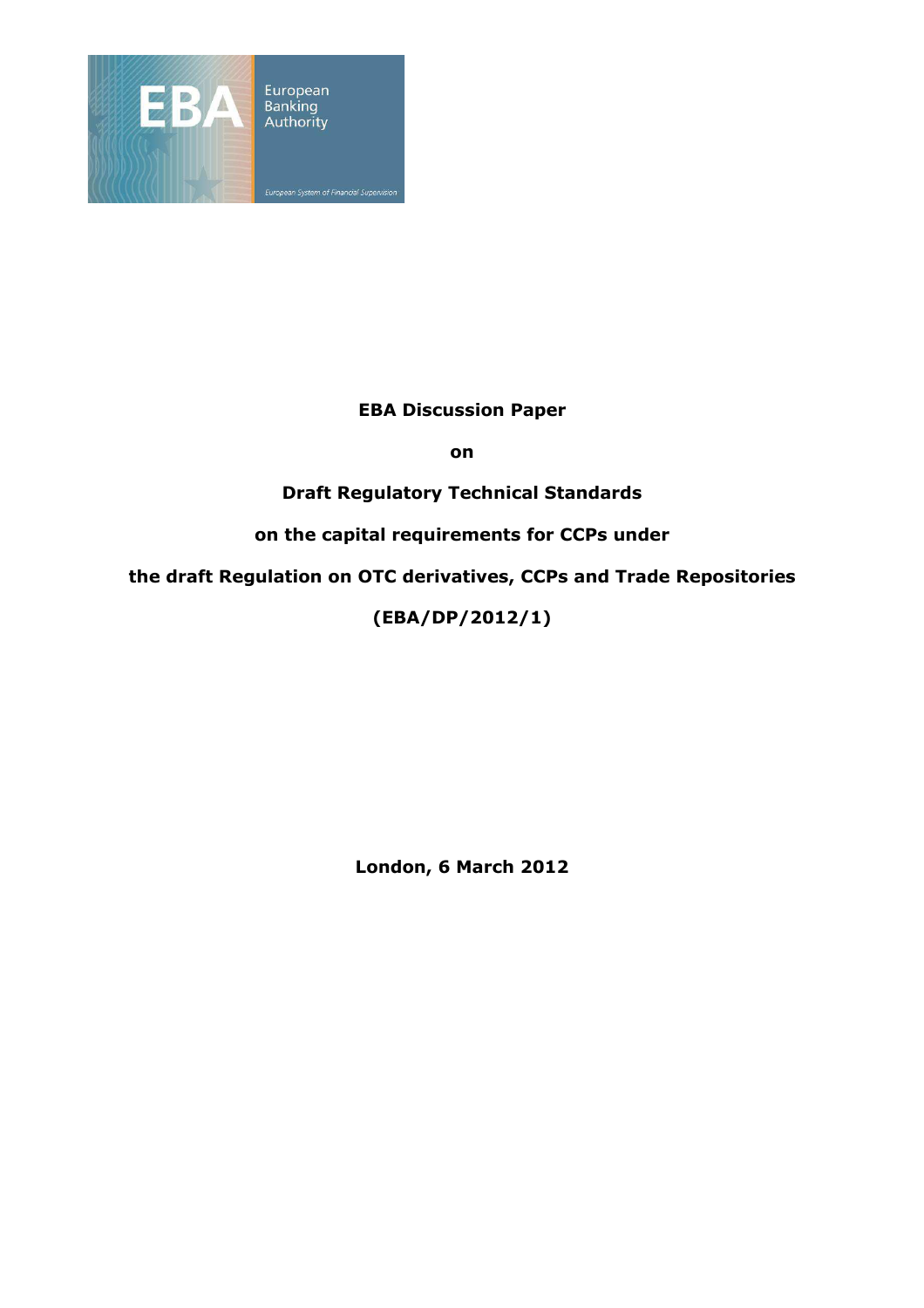## **Contents**

| CPSS-IOSCO Principles for Financial Markets Infrastructure (PFMIs)  9<br>a. |  |
|-----------------------------------------------------------------------------|--|
|                                                                             |  |
|                                                                             |  |
| 4 Capital requirements for credit and market risks stemming from "non-      |  |
|                                                                             |  |
|                                                                             |  |
|                                                                             |  |
|                                                                             |  |
|                                                                             |  |
| $I_{\cdot}$                                                                 |  |
|                                                                             |  |
|                                                                             |  |
|                                                                             |  |
|                                                                             |  |
|                                                                             |  |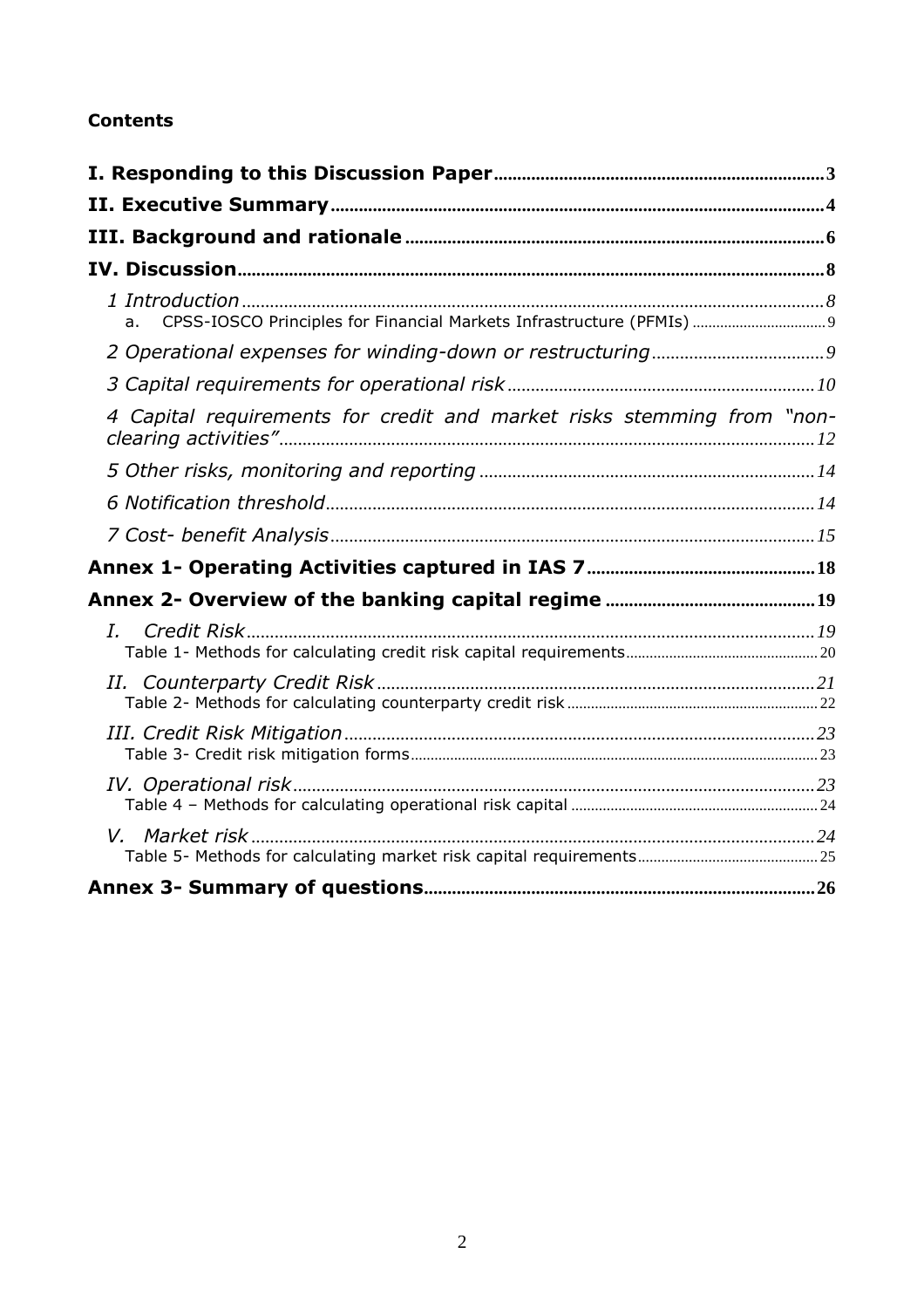### **I. Responding to this Discussion Paper**

The EBA invites comments on all matters in this paper and in particular on the specific questions stated in the boxes below (and in Annex 3 of this paper). Comments are most helpful if they:

- indicate the specific question to which the comment relates;
- respond to the question stated;
- contain a clear rationale;
- provide evidence to support the view expressed;
- describe any alternatives the EBA should consider; and
- provide where possible data for a cost and benefit analysis.

Please send your comments to the EBA by e-mail to DP-2012-01@eba.europa.eu by **2 April 2012**, indicating the reference to "EBA/DP/2012/1" on the subject field. Please note that comments submitted after the deadline, or sent to another e-mail address will not be processed.

#### **Publication of responses**

All contributions received will be published at the EBA's website following the close of the consultation, unless you request otherwise. Please indicate clearly and prominently in your submission any part you do not wish to be publically disclosed. A standard confidentiality statement in an e-mail message will not be treated as a request for non-disclosure. A confidential response may be requested from us in accordance with the EBA's rules on public access to documents. We may consult you if we receive such a request. Any decision we make not to disclose the response is reviewable by the EBA's Board of Appeal and the European Ombudsman.

#### **Data protection**

Information on data protection can be found at www.eba.europa.eu under the heading 'Copyright & Disclaimer'.

#### **Disclaimer**

The views expressed in this discussion paper are preliminary and will not bind in any way the EBA in the future development of the draft Regulatory Technical Standards. They are aimed at eliciting discussion and gathering the stakeholders' opinion at an early stage of the process.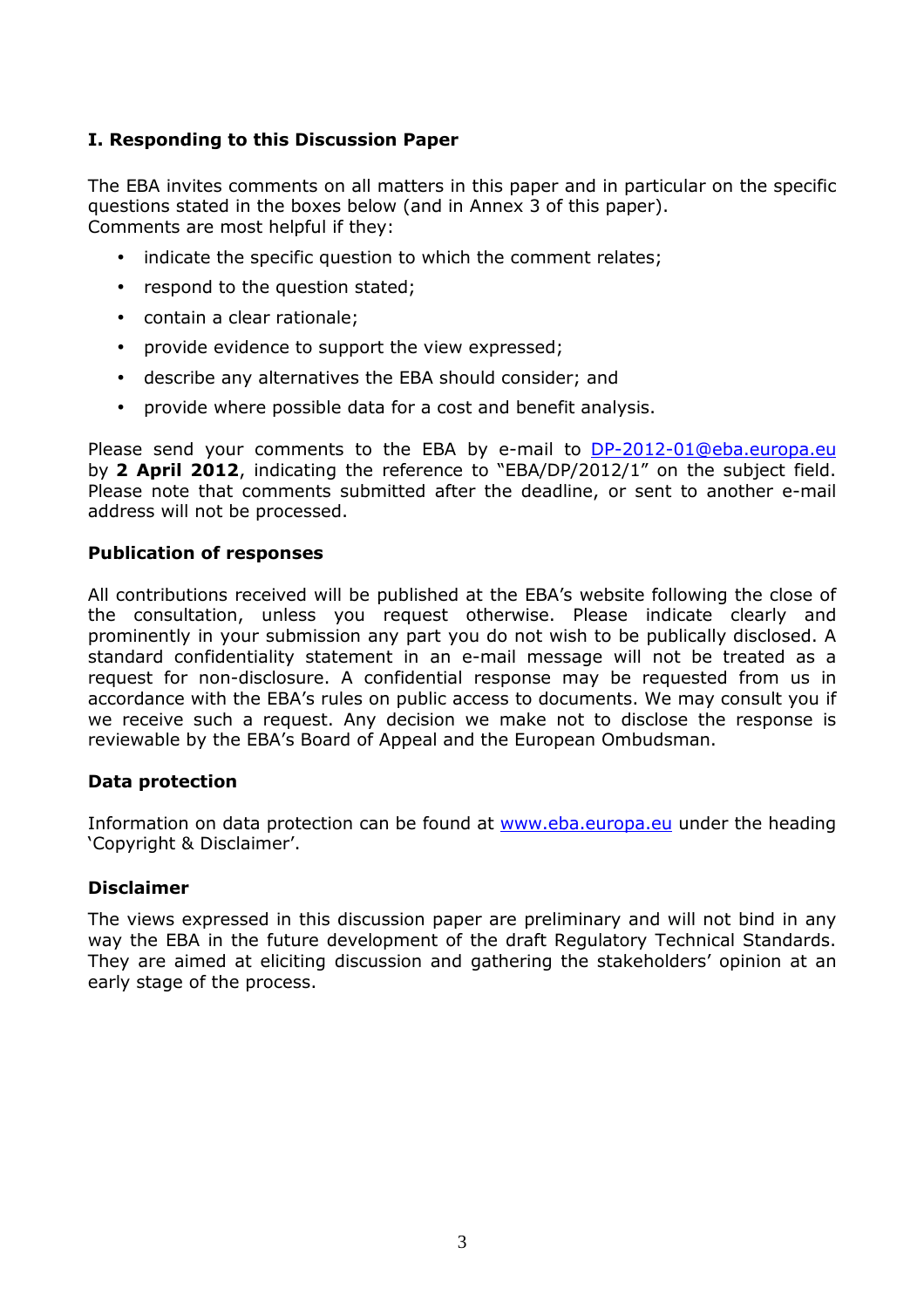## **II. Executive Summary**

### **Reasons for publication**

Article 12 of the European Commission's (EC) proposals for a Regulation on over-thecounter (OTC) derivatives, central counterparties (CCPs) and trade repositories<sup>1</sup> (the draft Regulation) requires the EBA to draft regulatory technical standards (RTS) on the capital requirements that a CCP should meet. This discussion paper seeks stakeholders' views on this topic with the understanding that a political agreement among the EC, the European Parliament and the Council of the EU was reached at their so-called Trilogue meeting of 9 February 2012, although a final new text of the Regulation has not yet been made public.

The discussion paper expresses the EBA's preliminary views on the above topic and aims at eliciting discussion and gathering the stakeholders' opinions at an early stage of the process. The input from stakeholders will assist in the development of the RTS, to be drafted and submitted to the EC for endorsement in the form of a Commission Regulation, i.e. a legally binding instrument directly applicable in all member States of the European Union. The development of the draft RTS is also required to cover the analysis of the costs and benefits that those legal provisions will imply. Input in this respect and any supportive data will be highly appreciated and kept confidential where required. It would be particularly important to contribute information that helps assess the impact of the proposals on capital and the period necessary for CCPs to adapt their systems in order to be able to comply with the Regulation.

#### **Contents**

 $\overline{a}$ 

The considerations on capital requirements expressed in this paper are grounded on the international standards proposed by CPSS-IOSCO<sup>2</sup> and on Directives 2006/48/EC and 2006/49/EC of the European Parliament and of the Council, which together form the so-called `Capital Requirements Directive' or CRD<sup>3</sup>. Also, coherently with the Regulation, the approach proposed by the EBA will result in capital requirements that are at least equal to the resulting from CPSS-IOSCO principles.

The EBA's preliminary view is that the capital of a CCP, including retained earnings and reserves, should be at all times at least equal to the higher of the following two amounts: on the one hand, the CCP's operational expenses during an appropriate time span for winding-down or restructuring its activities; and, on the other hand, the capital requirements for those risks that according to the Regulation must be covered by appropriate capital. In the EBA's preliminary view, risk exposures and capital requirements are calculated using approaches set out for banks by the CRD. Capital held under international risk-based capital standards should be included as appropriate to avoid double regulation.

<sup>1</sup> http://eur-lex.europa.eu/LexUriServ/LexUriServ.do?uri=COM:2010:0484:FIN:EN:PDF

<sup>&</sup>lt;sup>2</sup> CPSS-IOSCO Principles for Financial Market Infrastructures, issued for public consultation on 10 March 2011: http://www.bis.org/press/p110310.htm

 $3$  Revisions to the CRD are currently being negotiated by the Council and the European Parliament. These are in the form of a package made up of one revised Capital Requirements Directive and a new Capital Requirements Regulation, colloquially referred to as 'CRD IV/CRR proposals'.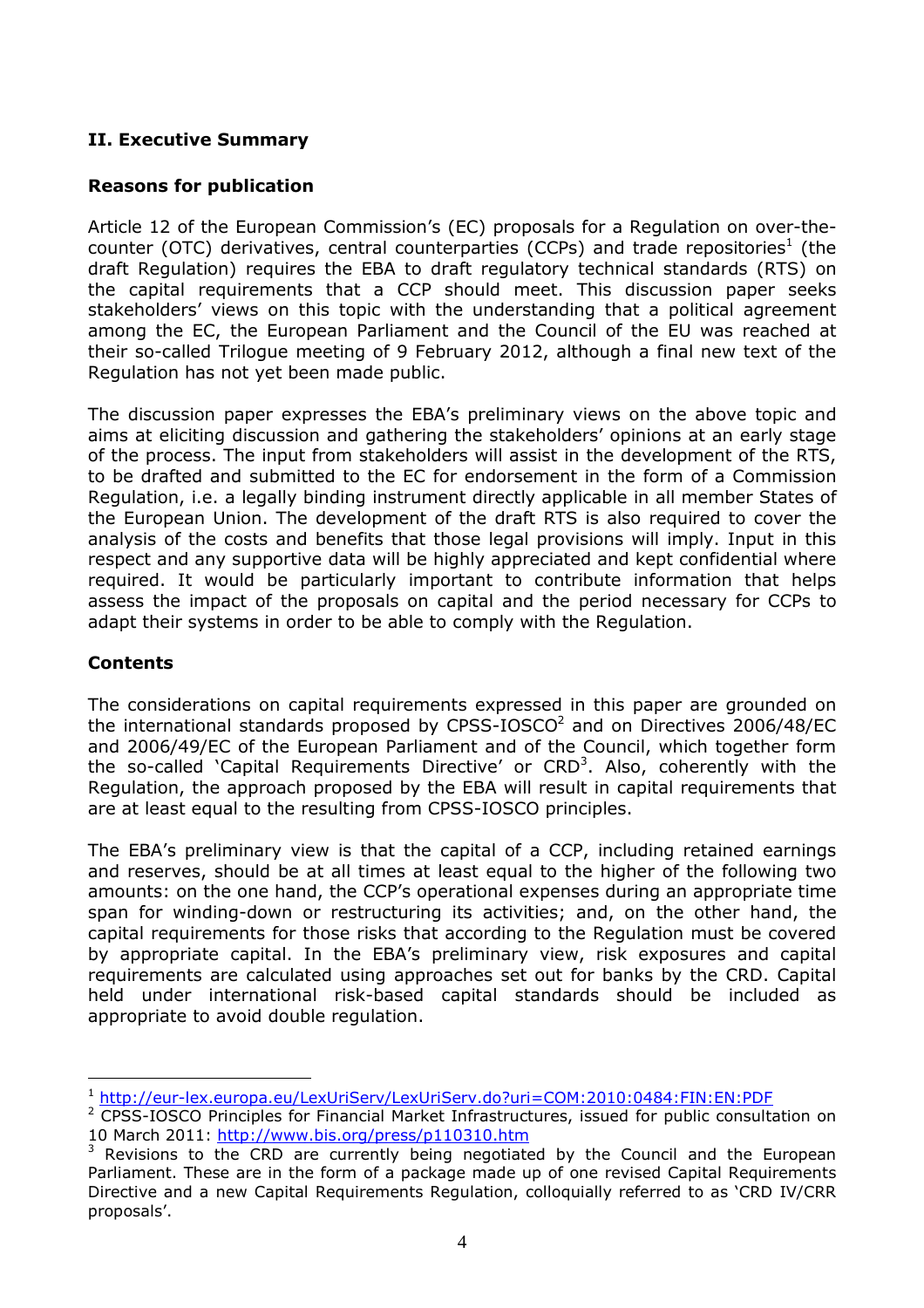#### **Next steps**

As provided for by Regulation No 1093/2010 of the European Parliament and Council establishing the EBA, before submitting the draft RTS to the Commission, the EBA will conduct a public consultation and analyse the potential costs and benefits of the proposed standards. The consultation paper will include the proposed legal text of the provisions constituting the draft RTS, an explanation of the proposed measures and a cost-benefit analysis. The date of publication of such a consultation paper and the consultation period will depend on the date of publication of the final text of the Regulation in the Official Journal of the EU and on the deadline contained therein for the EBA to deliver the draft RTS to the EC.

Besides this discussion paper, other discussion papers address the technical standards that need to be drafted under the Regulation. Thus, on 16 February 2012 the European Securities and Markets Authority (ESMA) issued a discussion paper on the draft regulatory and implementing technical standards it is required to develop under the Regulation. The consultation period for this discussion paper will last until 16 March. This discussion paper is available on the ESMA website<sup>4</sup>.

Further, the European Supervisory Authorities ('ESAs'), i.e. the EBA, the ESMA and the European Insurance and Occupational Pensions Authority (EIOPA), are also expected to issue shortly a joint discussion paper on RTS they are required to draft jointly according to the Reguation. This discussion paper will cover issues related to risk mitigation techniques for OTC derivatives not cleared by a  $\mathsf{CCP}^5$ .

 $\overline{a}$ 

<sup>4</sup> http://www.esma.europa.eu/system/files/2012-95.pdf

<sup>&</sup>lt;sup>5</sup> This joint discussion paper will be made available on the website of the three ESAs.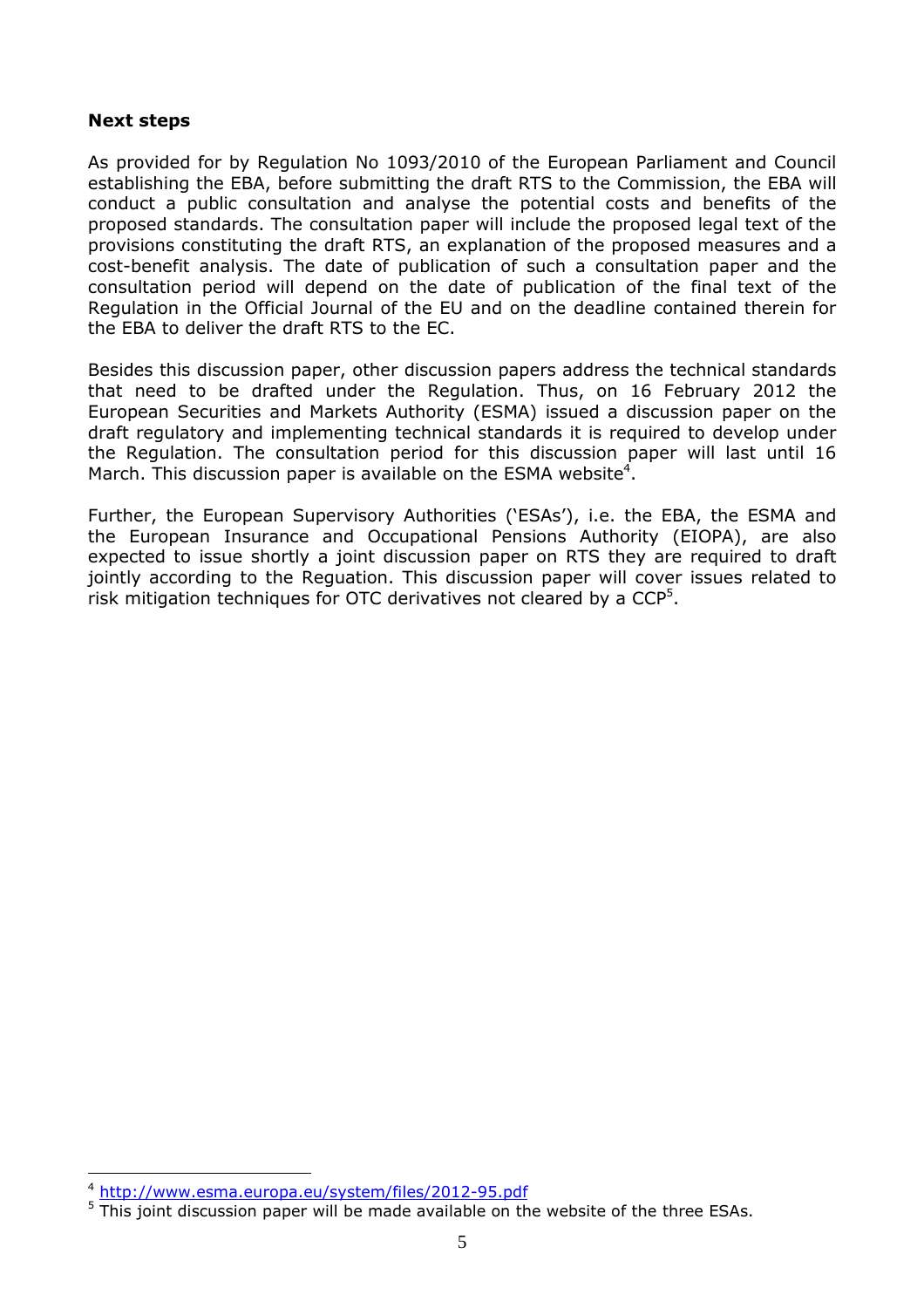### **III. Background and rationale**

Following the European Commission's (EC) legislative proposals for a Regulation on over-the-counter (OTC) derivatives, central counterparties (CCPs) and trade repositories (the Regulation) of 15 September 2010<sup>6</sup>, a political agreement was reached by the EC, the European Parliament and the Council of the EU, during their so-called 'trilogue' meeting of 9 February 2012. The discussion paper is based on that political agreement. The present discussion paper is based on that political agreement, in order to allow the EBA to more efficiently prepare its work on developing the TS.

The Regulation lays out provisions with the view to increasing the safety and transparency of the over-the-counter (OTC) derivatives markets. It introduces a legal obligation to clear OTC derivatives transactions through central counterparties (CCPs) and establishes organisational, conduct of business and prudential requirements for CCPs to ensure that these institutions are robustly risk-managed and financially sound irrespective of the financial instruments cleared.

The primary function of a CCP is to act as an intermediary between the counterparties to a bilateral trade, so that the parties' bilateral trade is replaced by each of them having a separate trade with the CCP. In this way, the CCP takes on the risk of the potential loss to which a party could be exposed if its counterpart were to default. Where one counterparty defaults, the CCP acts in the place of the defaulted counterparty and makes good its payment obligations. Therefore, a CCP allows market participants to trade without being exposed to the risk of each other's default.

To limit its credit exposures, the Regulation will require a CCP collects margin, maintains a pre-funded default fund and maintains dedicated own resources. These resources make up the 'default waterfall' of risk mitigants that a CCP uses to cover its losses upon the default of one of its clearing members. In covering its losses a CCP will use the margins posted by the defaulting clearing member first, the default fund contributions of the defaulting clearing member second, its dedicated own resources third and the default fund contributions of non-defaulting clearing members last. Under no circumstances will a CCP use margins posted by non-defaulting clearing members to cover its losses resulting from the default of another clearing member. The CCP's dedicated own resources cannot be used to meet the CCP's regulatory capital requirements.

Articles 39 to 41a of the Regulation prescribe the calculation of financial resources: margins, default fund and dedicated own resources. These articles also specify the requirements about the collection, maintenance and use of the collaterals. Under these Articles no additional capital is required to mitigate the CCP's credit exposures or the market risk of the collateral collected.

Additional capital is however required under Article 12(3) of the Regulation to mitigate, on the one hand against market risk, credit risk and counterparty credit risk arising from investment activities and other non-clearing activities; and, on the other hand, to mitigate against operational risk arising from all activities of a CCP (including non-clearing and clearing ones). Capital held to meet the CCP's regulatory capital requirement and the CCP's dedicated own resources are invested in cash and in financial instruments. Similarly collateral provided by clearing members in the form of

 $\overline{a}$ 

<sup>6</sup> http://eur-lex.europa.eu/LexUriServ/LexUriServ.do?uri=COM:2010:0484:FIN:EN:PDF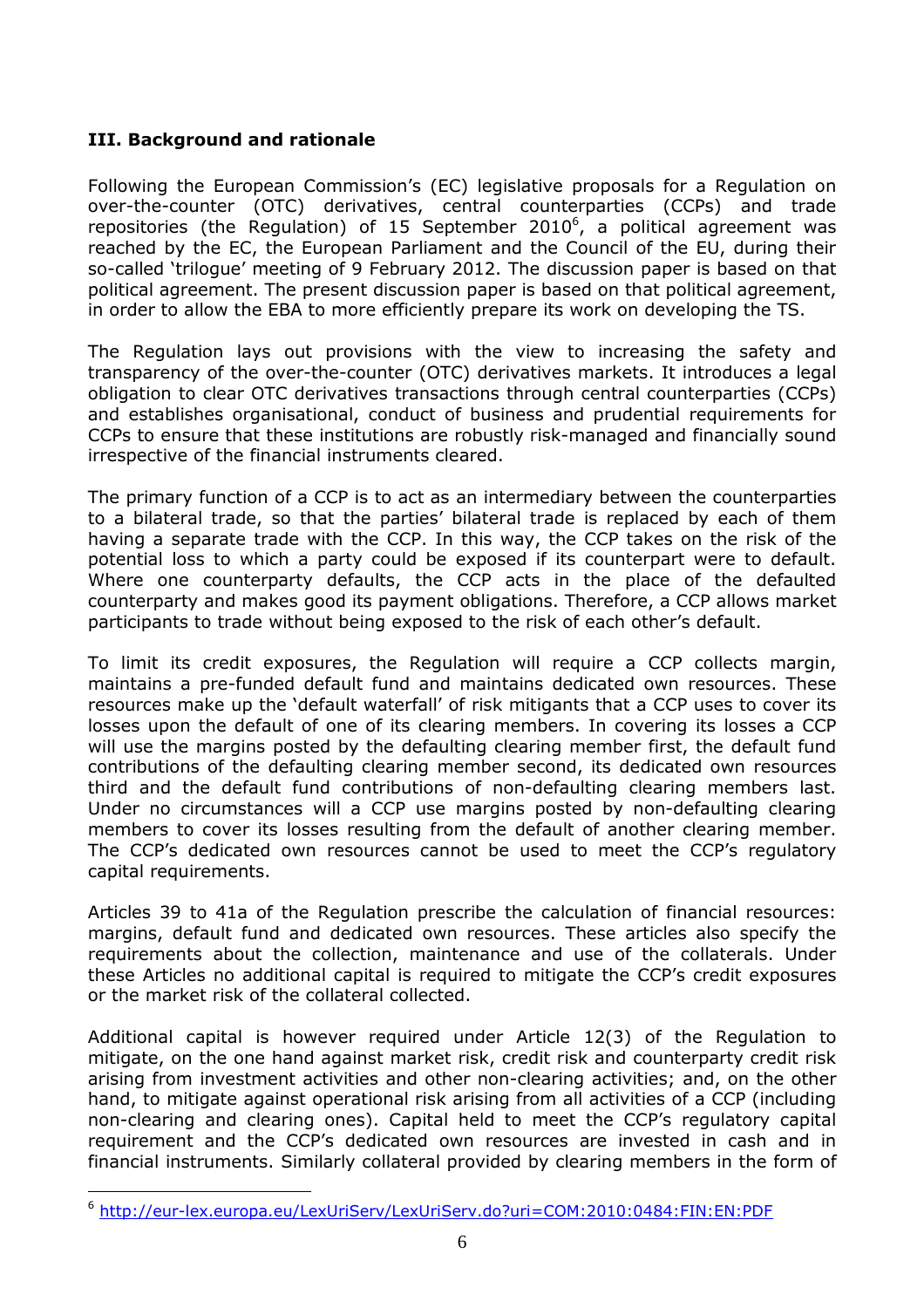cash is invested in financial instruments or deposited through highly secure arrangements with authorised financial institutions or central banks. Collateral provided by clearing members in the form of financial instruments is deposited with operators of securities settlement systems or through highly secure arrangements with authorised financial institutions. The introduction of these capital requirements will also ensure that the risks inherent in these activities (investment or others) are monitored and adequately capitalised.

Having identified these risks, the EBA contemplates that a CCP should hold capital, including retained earnings and reserves, that is at all times at least equal to the higher of the following two amounts: (i) its operational expenses during an appropriate time span for winding-down or restructuring its activities, and (ii) the sum of the capital requirements for the overall operational risk and for credit, counterparty and market risks stemming from "non-clearing activities" it carries out. The Regulation delegates powers to the Commission to adopt regulatory technical standards (RTS) specifying these requirements; the EBA is expected to develop the draft RTS, in close cooperation with the ESCB and consultation with the ESMA, and submit it them to the Commission by 30 September 2012. This discussion paper is about these draft RTS.

In developing the proposals explained in the discussion paper, relevant parts of the CPSS-IOSCO Principles for Financial Markets Infrastructure and of the Capital Requirements Directive (Directive 2006/49/EC) have been considered. Moreover preliminary view of ESMA staff has been sought and taken into account.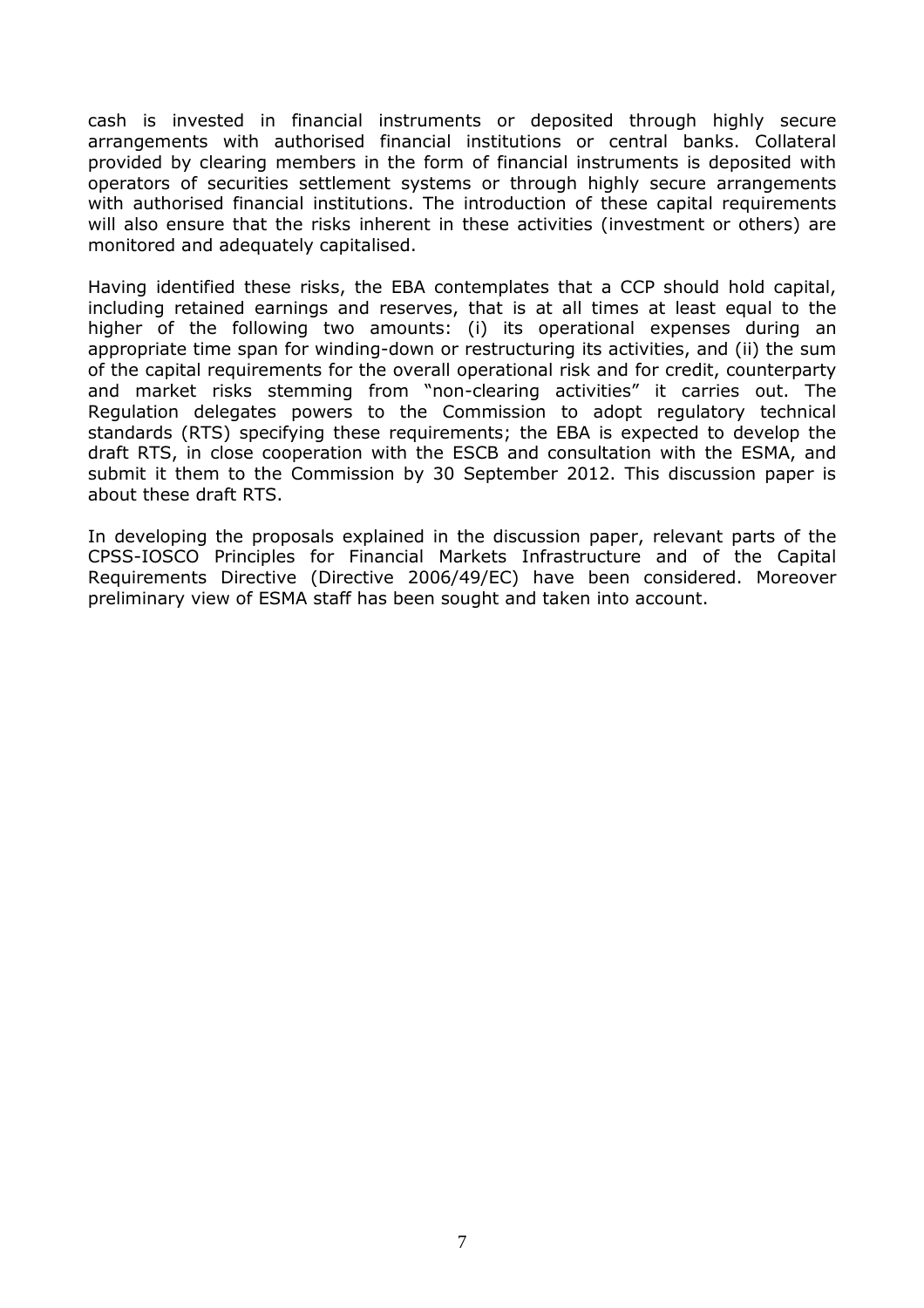### **IV. Discussion**

### **1 Introduction**

- 1. Pursuant to the Regulation, standard OTC derivative contracts shall be cleared through central counterparties (CCPs), in order to reduce counterparty credit risk associated with these contracts. As more counterparty risk will then be concentrated within CCPs, the latter will become subject to more stringent organisational and prudential requirements. Harmonised capital requirements for CCPs are therefore an essential part of this new legal framework, which is expected to be developed by the EBA in the form of draft TS.
- 2. Article 12 of the Regulation states that capital including retained earnings and reserves of a CCP must at all times be sufficient to ensure (i) an orderly windingdown or restructuring of the activities over an appropriate time span and (ii) that the CCP is adequately protected against credit, counterparty, market, operational, legal and business risks, not already covered by specific financial resources as referred to in Articles 39 to 41a of the Regulation.
- 3. Capital and reserves are defined in Article 2(18) and (19) of the Regulation as including all amounts, regardless of their actual designations, which, in accordance with the legal structure of the institution concerned, are regarded under national law as equity capital subscribed by the shareholders or other proprietors. Such capital must be paid up, fully absorb losses in going concern situations and in the event of bankruptcy or liquidation rank after all other claims.
- 4. Since the financial resources described in Articles 39 to 41a of the Regulation are intended to cover the counterparty risk stemming from clearing activities, the minimum capital requirements of Article 12 of the Regulation should ensure that a CCP is adequately capitalised against the risk stemming from the other activities it carries out (its "non-clearing activities" including investment activities), and the overall operational risk.
- 5. The EBA considers that, in order to ensure that the whole amount of what qualifies as capital will be available when required some items should be deducted from the capital. The following deductions are explicitly stated by the Regulation: any of its pre-funded financial resources referred to in Articles 41(1) and 42(3a) and its resources which are not invested in accordance with Article 44(1). In addition to these, the EBA is contemplating that a CCP's contributions to any default fund of another CCP should also be deducted.
- 6. The EBA contemplates that a CCP should hold capital, including retained earnings and reserves, that is at all times at least equal to the higher of the following two amounts:
	- its operational expenses during an appropriate time span for winding-down or restructuring its activities, and
	- the sum of the capital requirements for the overall operational risk and for credit, counterparty and market risks stemming from "non-clearing activities" it carries out.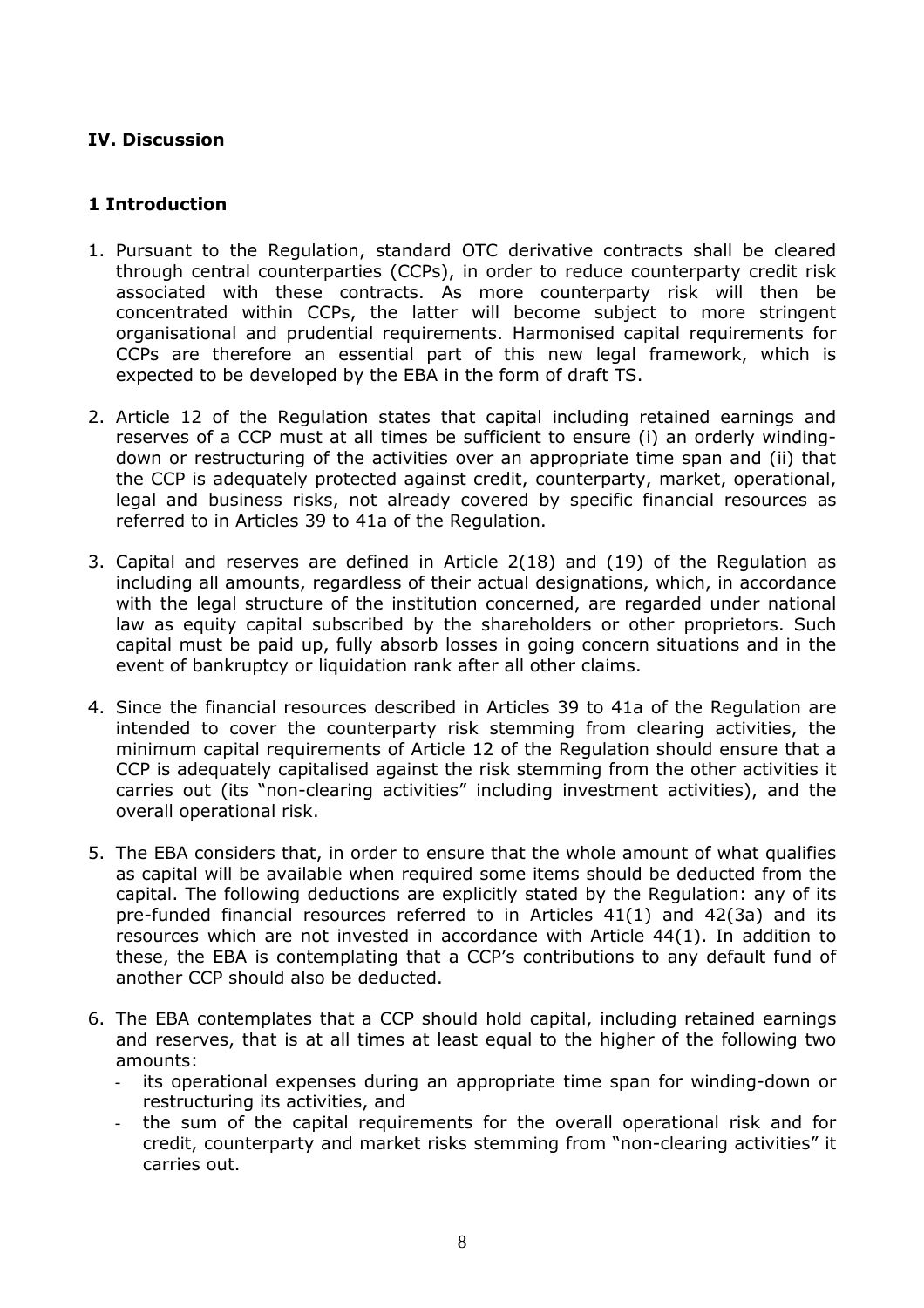### **a. CPSS-IOSCO Principles for Financial Markets Infrastructure (PFMIs)**

- 7. In developing its proposal, the EBA has considered the draft CPSS-IOSCO Principles for Financial Markets Infrastructure (PFMIs). According to Principle 15 in the CPSS-IOSCO consultation paper, a CCP should hold sufficiently liquid assets funded by equity to cover potential general business losses; this amount should be sufficient to ensure at least an orderly wind-down or reorganisation of the CCP's critical operations and services over an appropriate time period. Principle 15 of the PFMIs defines general business risk as the potential impairment of a CCP's financial position as a business concern resulting in losses charged against capital. A CCP should identify and assess business risk by considering a combination of tools such as risk management, internal control assessments, scenario analysis and sensitivity analysis.
- 8. Further capital held for potential general business losses should be additional to resources held to cover participant defaults or other risks covered under the PFMIs. Capital held under international risk-based capital standards should be included as appropriate to avoid double regulation. As a minimum, CCPs should hold equity capital at normal times, equal to [six, nine, or twelve] months of expenses (yet to be defined by the CPSS-IOSCO). The appropriate level of equity capital to be held by a CCP for an orderly wind-down or reorganisation will differ based on the length of time required to achieve this. In order to estimate the amount of capital it would need during the considered time horizon, a CCP should regularly analyse its cash flows and operating expenses under a variety of adverse business scenarios. This analysis should be performed regularly, as well as when a material change to the assumptions occurs.
- 9. A CCP's equity capital should also reflect a strong cash, cash-equivalent, or securities position to allow it to meet its current and projected operating expenses under a range of scenarios.
- 10.The Regulation goes beyond the CPSS-IOSCO Principles as it states that CCPs' exposure to risks not covered by specific financial resources should be also considered in the setting of minimum capital requirements. In particular, this could be the case when the amount of capital needed to cover operational expenses for winding-down or restructuring is not sufficient to protect CCPs from the operational, legal and business risks stemming from its activities and credit, counterparty, market risk stemming from "non-clearing activities". Coherently with the Regulation, the approach proposed by the EBA will result in capital requirements that are at least equal to the resulting from CPSS-IOSCO principles.

#### **Q1. Do you support this approach to capital requirements?**

**Q2. Do you consider there to be any alternative approach which is more appropriate that would be consistent with Article 12 of the Regulation?** 

#### **2 Operational expenses for winding-down or restructuring**

11.It is the EBA's preliminary view that the operational expenses for winding down or restructuring should be calculated as a CCP's ongoing annual expenses divided by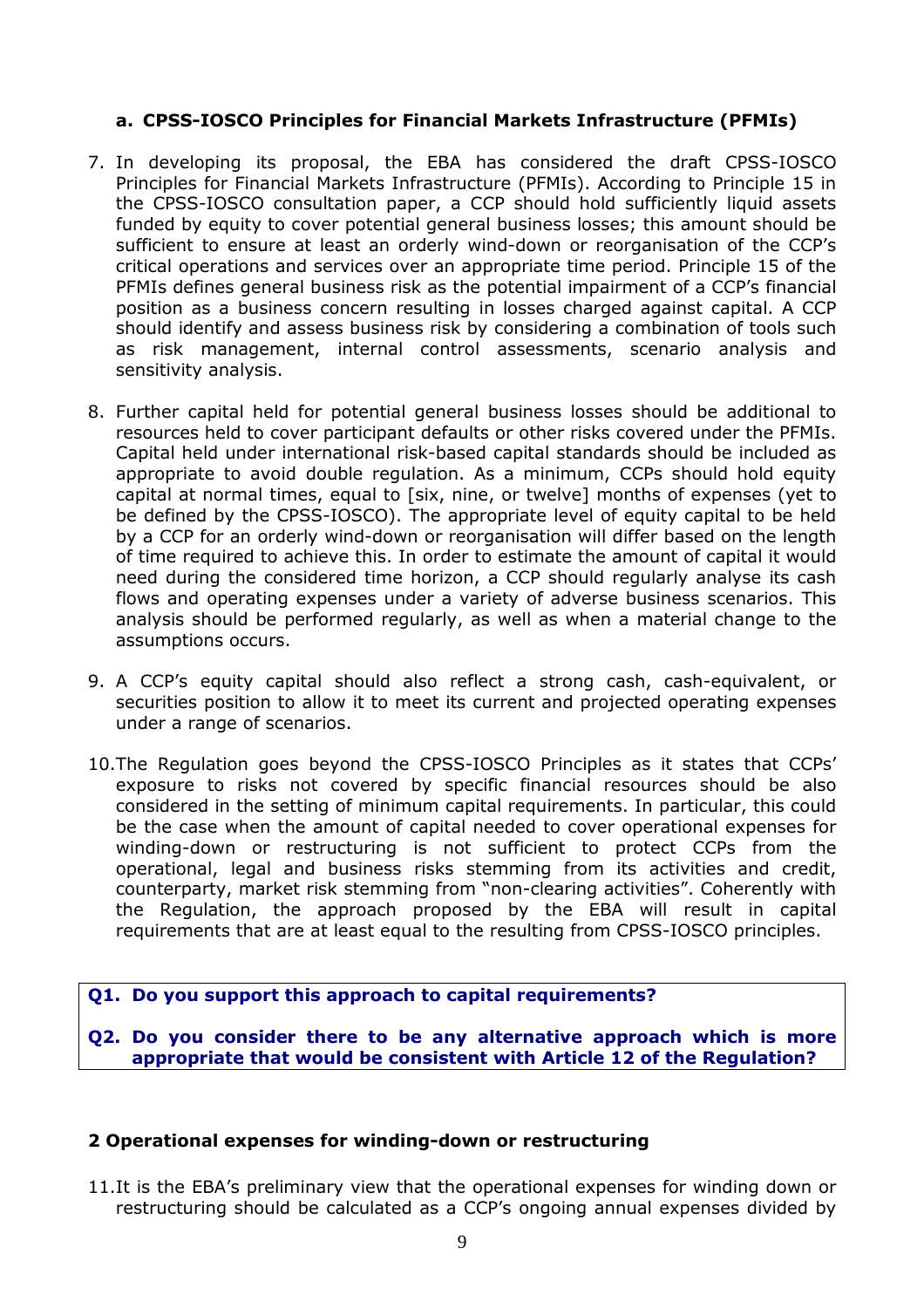12 and multiplied by the estimated number of months necessary to ensure winding-down or restructuring of its activities. The EBA considers that a CCP should estimate the number of months necessary to ensure winding-down or restructuring of its activities taking into account the complexity of its business. In line with the recommendations provided by CPSS-IOSCO the time period used for the calculation of the operational expenses for winding-down or restructuring should be the longer of the two: (i) internally estimated time period; and (ii) [6- 12] months.

- 12.The EBA further views that, in order to calculate the ongoing operational expenses, a CCP should also consider projected or expected events, such as new business lines or activities the CCP is about to undertake. Nevertheless, in the EBA's view, the operational expenses should be not lower than those incurred in the most recent period (to be defined).
- 13.The EBA may also consider providing in the RTS a minimum list of items that should necessarily be taken into account when calculating operational expenses. An example of a list that could be provided would be the International Accounting Standard (IAS) 7 of the International Financial Reporting Standards (IFRS), which stipulates minimum standards for which activities should be considered as operating activities; these are described in broad terms so that a variety of activities are captured (see Annex 1). All listed companies in the European Union who have to prepare consolidated accounts comply with the IFRS, so this is a minimum standard which could apply to all of the CCPs.

#### **Questions particularly addressed to CCPs**

- **Q3. Which criteria do you take into account for estimating the appropriate time span for orderly winding down or restructuring of the CCP's activities?**
- **Q4. What is your estimation for the number of months necessary to ensure an orderly winding-down or restructuring of the CCP's activities?**
- **Q5. Do you think that a minimum list of items to be included in the operational expenses could be useful, such as the IAS 7?**

#### **3 Capital requirements for operational risk**

- 14.CCPs face significant operational risk, which is the risk of loss resulting from inadequate or failed internal processes, people and systems or from external events; the legal risk is considered included in the operational risk. Pursuant to the Regulation, the operational risk should be appropriately capitalised.
- 15.To measure what is the correct level of capital for operational risk it is important to assess the risks that a CCP is subject to. A CCP's primary function is to carry out clearing activities, which also involve the investment of collateral that is received from counterparties and the payment and settlement of monies. Consequently a CCP is subject to operational risk arising from its payment and settlement and asset management activities and should hold capital against such operational risk accordingly.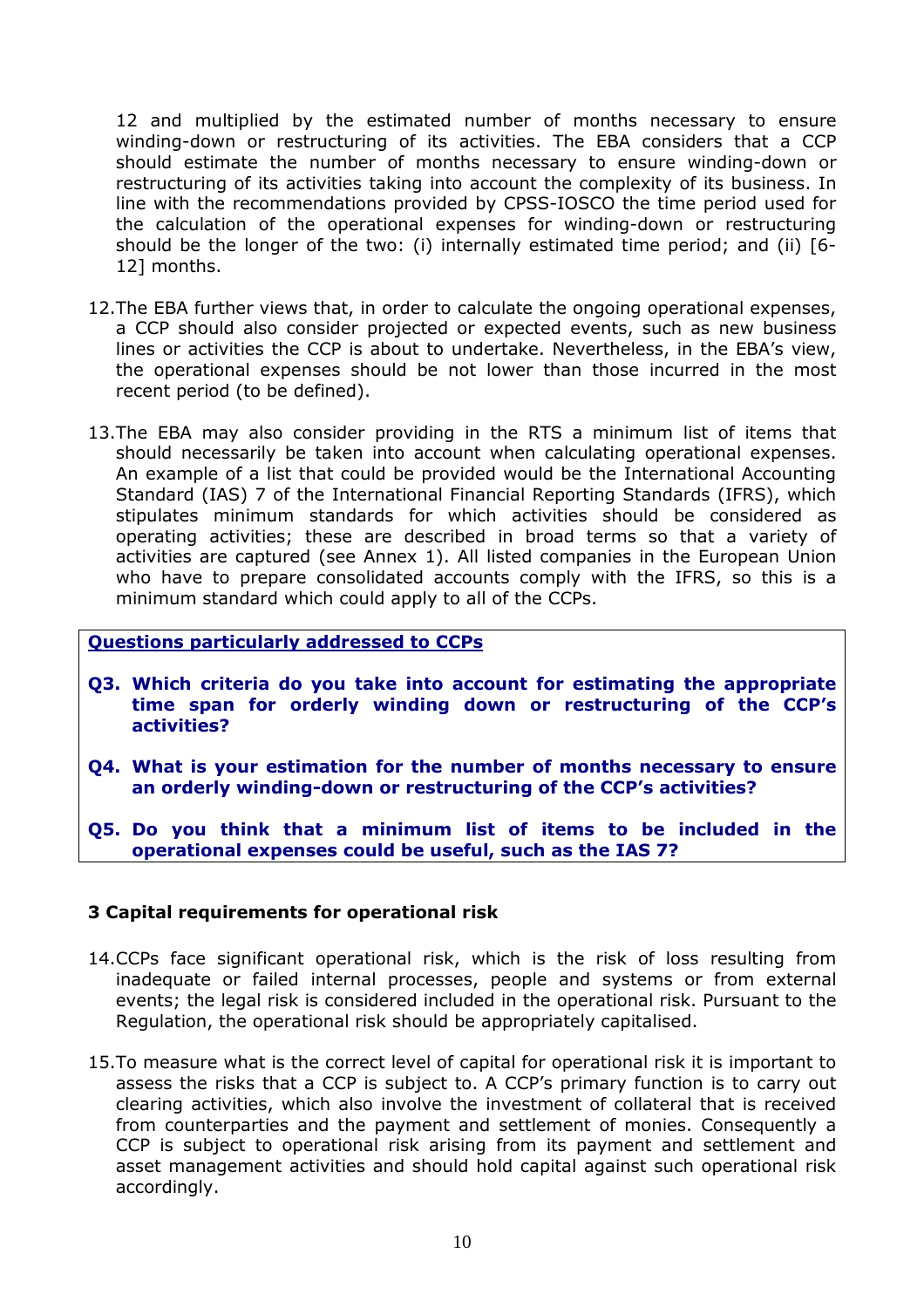- 16.In order to calculate capital requirements for operational risk, the EBA is considering the methods envisaged for banks by the Capital Requirements Directive.
- 17.The Capital Requirements Directive considers three different approaches for operational risk measurement: Basic Indicator Approach, Standardized Approach and Advanced Measurement Approach.
- 18.At the current stage, the EBA does not rule out any of the approaches that are available in the banking capital framework. In this regard, the EBA considers that the full range of operational risk approaches should potentially be available for CCPs.
- 19.The **Basic Indicator Approach** is based on the so called "relevant indicator" which is the sum of the following elements, each with its positive or negative sign:
	- Interest receivable and similar income
	- Interest payable and similar charges
	- Income from shares and other variable/fixed-yield securities
	- Commissions/fees receivable
	- Commissions/fees payable
	- Net profit or net loss on financial operations
	- Other operating income
- 20.The relevant indicator is calculated before the deduction of any provisions and operating expenses.
- 21.Under the Basic Indicator Approach, the capital requirement for operational risk is equal to 15% of the average over three years of the relevant indicator. However, the EBA is still considering the appropriateness of the "relevant indicator" as well as increasing the level of the multiplier.
- 22.The EBA is also considering the possibility of allowing CCPs the option of using the **Standardised Approach** which would involve dividing the CCPs' activities into defined business lines. Adjusting the Standardised Approach for CCPs so that it just covers the business lines that a CCP participates in or alternatively into different types of products the CCP clears (e.g. OTC vs. Exchange Traded Products) is also a viable option as it will make for a more tailored and meaningful risk output. In that case for each business line or type of product, a different and appropriate multiplier could be established. This would involve adjusting the current Standardised Approach so that the only business lines are payment & settlement and asset management. In this respect, the EBA is also considering "clearing activities" and "reinvestment activities" as possible business lines that could be used in a Standardised Approach.
- 23.For both approaches the EBA is considering the possibility of using a different indicator or a different multiplier [e.g. 15 - 18%] than the one used in the banking capital framework. Given the fact that, under the Standardised Approach, the main activity of CPPs is payment & settlement which is assigned a 18% multiplier, the EBA considers applying only the Basic Indicator Approach for the calculation of capital requirements for operational risk equal to 18% of the average of the relevant indicator over three years.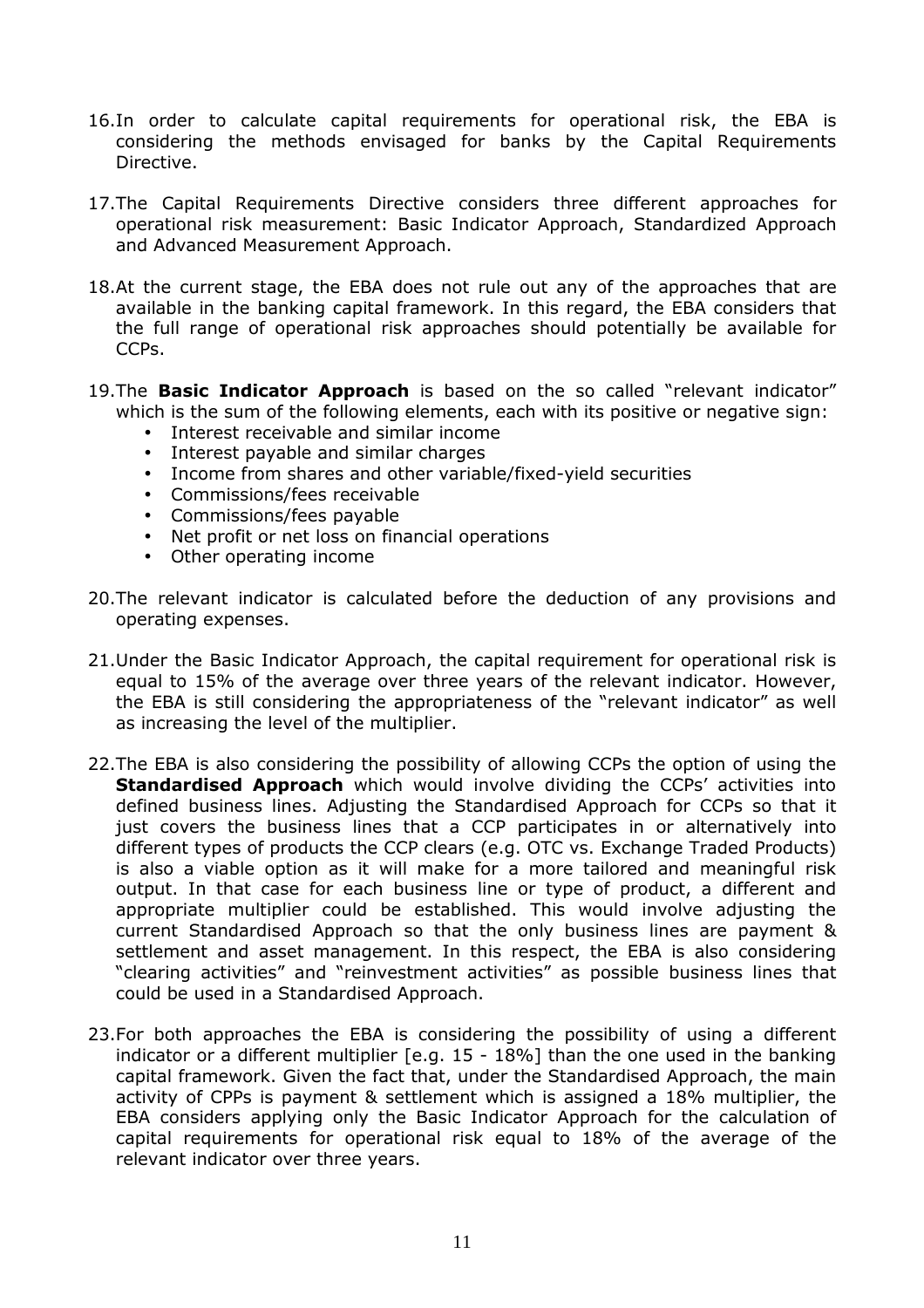24.The EBA also considers that, subject to strict organizational and quantitative standards and to the permission of the competent authority, a CCP could be allowed to use the **Advanced Measurement Approach**, i.e. an internal model. This approach also requires the division of risks into business lines and additionally into product types so it is suggested that as with the Standardised Approach, the business lines would, in that case, have to be adjusted to those applicable to a CCP. Allowing CCPs to apply an internal model requires that the internal operational risk measurement system of the CCP is closely integrated in its day to day risk management process. This requires CCPs to improve the risk management through application of the use of internal data, external data, scenario analysis, and factors reflecting the business environment and internal control systems. However, the EBA does not believe that CCPs will be in a position to meet all minimum requirements for the application of the AMA by 2012, especially the respective data requirements. Furthermore, the EBA considers that the application of the AMA may be subject to a backstop regime, e.g. by applying a floor to the capital requirements for operational risk.

**Questions particularly addressed to CCPs:**

- **Q6. How do you currently measure and capitalise for operational risk?**
- **Q7. Do you think that the banking framework is the most appropriate method for calculating a CCP's capital requirements for operational risk? If not, which approach would be more suitable for a CCP?**
- **Q8. What would be the cost of employing the basic indicator approach set out for banks for the calculation of your capital requirements for operational risk?**
- **Q9. Do you think that the Basic Indicator Approach set out for banks is appropriate for CCPs?**
- **Q10. In your view, which alternative indicator should the EBA consider for the Basic Indicator Approach? (Please elaborate why such indicator would be more appropriate for CCPs)**
- **Q11. In your view, with regard to the Standardised Approach, which different lines of business or type of products can be relevant for CCPs' operational risk?**
- **Q12. Do you think CCPs should be allowed to calculate the capital requirements for operational risk with an internal model, as in the advanced measurement approach?**
- **Q13. Which other approaches should the EBA consider for operational risk measurement?**

#### **4 Capital requirements for credit and market risks stemming from "nonclearing activities"**

25.A CCP can face various types of credit risk. First of all it faces credit risk when it performs clearing activities: it is the risk that a clearing member will be unable to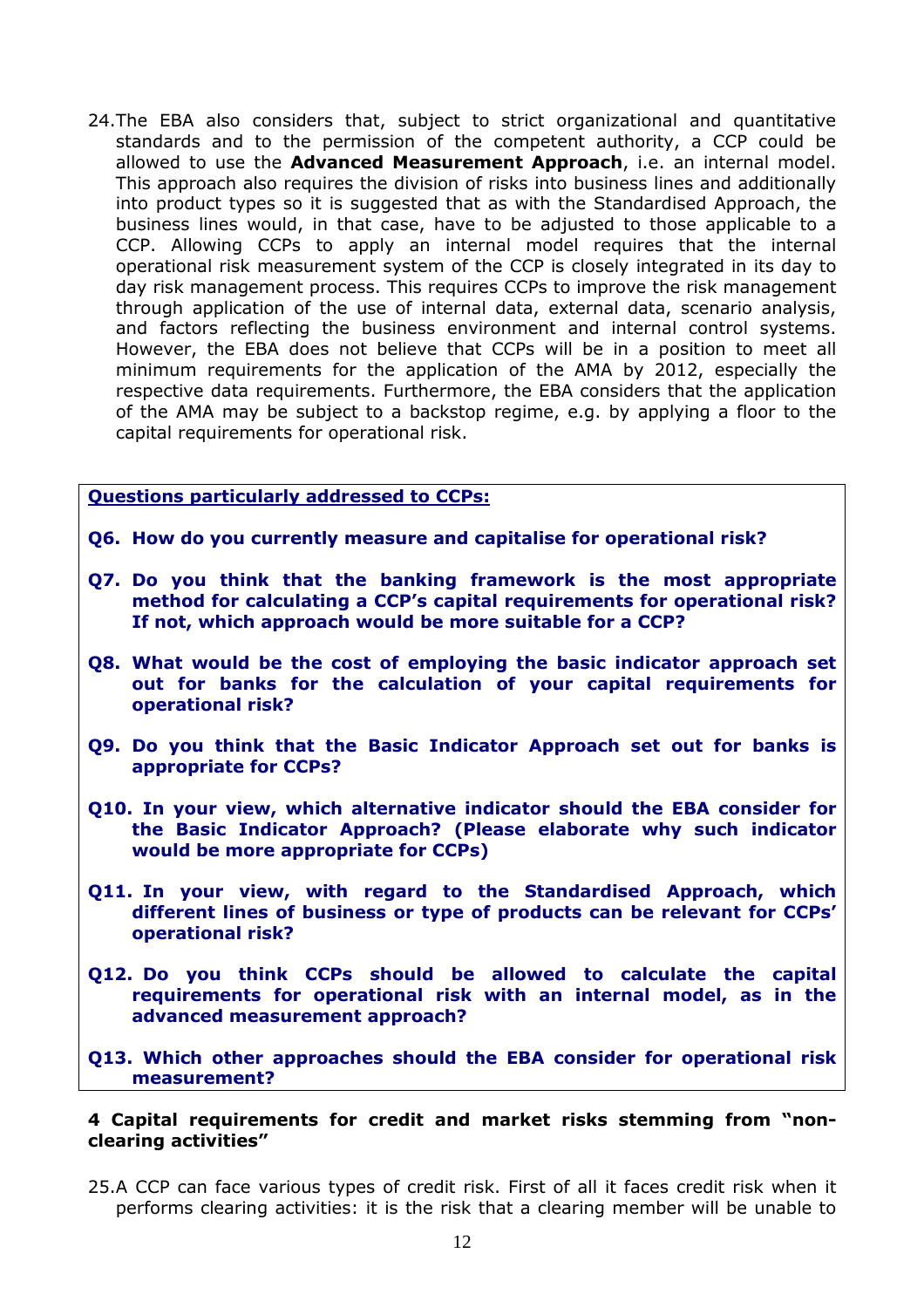meet fully its financial obligations when due. In the Regulation's framework this risk is covered by the specific financial resources as listed in Articles 39 to 41 of the Regulation, which include margins, default fund and CCPs' dedicated resources.

- 26.In addition to the above, a CCP faces credit risk, as well as counterparty and market risk even when it performs "non-clearing activities", in particular investment operations. Pursuant to the Regulation, credit, counterparty credit and market risk stemming from "non-clearing activities" should be covered by additional capital.
- 27. The EBA considers that such risk exposures should be calculated using some of the approaches applicable to banks by the CRD. An overview of the banking regime for calculating capital requirements for credit, counterparty credit and market risk is provided in Annex 2.
- 28.Investment activities expose the CCPs at least to the same kind of credit risks that is typically faced by credit institutions. As the risk does not depend on the nature of the institutions but on the activities performed, it seems appropriate to take as a basis the prudential framework for banks, but to adapt it to take into account the concentration of risks stemming from derivatives that CCPs are exposed to.

**Questions particularly addressed to CCPs:**

- **Q14. How do you currently measure and capitalise for credit, counterparty credit and market risk stemming from "non-clearing activities"?**
- **Q15. Do you think that the banking framework is the most appropriate method of calculating a CCP's capital requirements for credit, counterparty credit and market risk stemming from "non-clearing activities"? If not, which method would be more suitable for a CCP?**
- 29.In the EBA's view, the CCPs should calculate their risk-weighted assets according to the Standardised Approach for credit risk. According to such method, the exposure value of an asset (i.e. its risk-weighted value) is equal to its accounting value and the specific risk weight associated. The risk weights range from 0% for to 150%. Capital requirements for credit risks would be equal to the [8%] of the risk-weighted assets.
- 30.The EBA also considers that market risk, i.e. risk related to movements in markets factors, such as interest rates, should be calculated using the Standardised Approach for market risk set out for banks by the Capital Requirements Directive. According to such method, capital requirements for market risk are calculated using position risk adjustment factors applied to market values of the positions held by the CCP.
- 31.Further, the EBA views that a CCP could be allowed, after approval by the competent authorities, to use internal models for calculation of capital requirements for credit, counterparty credit, and market risks stemming from "non-clearing activities".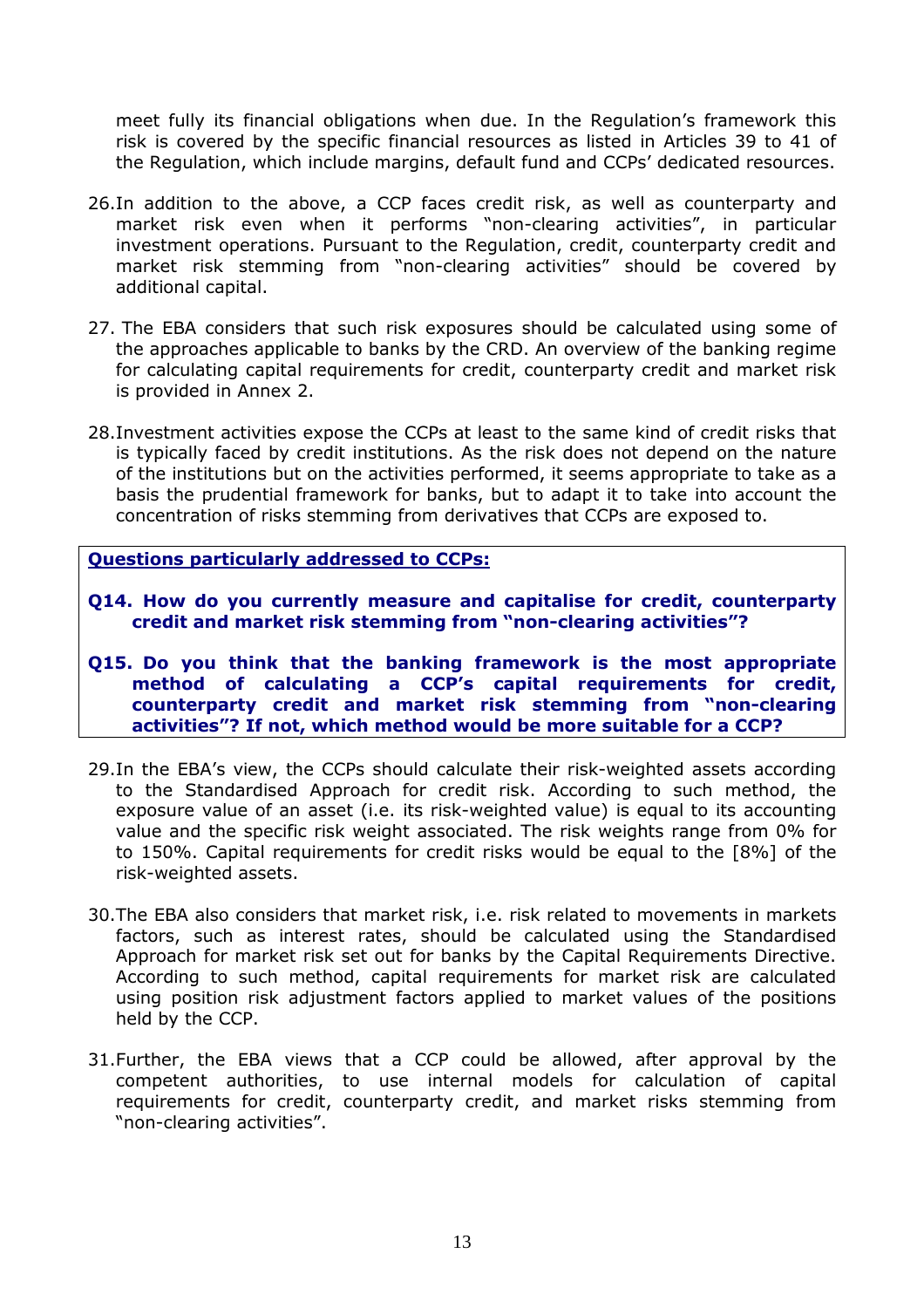- **Q16. What would be the cost of employing Standardised Approach methods for the calculation of your capital requirements for credit, counterparty credit<sup>7</sup> and market risk stemming from "non-clearing activities"?**
- **Q17. In your view, are the Standardised Approach methods appropriate for the calculation of credit, counterparty credit and market risk a CCP faces stemming from "non-clearing activities"?**
- **Q18. Do you think that CCPs, which concentrate risks stemming from derivatives, should be allowed to calculate their capital requirements for credit, counterparty credit and market risk using internal models?**
- **Q19. In your view, which assets held by a CCP should be better capitalised with a market risk treatment?**

**Q20. In your view, which other approaches should the EBA consider for credit, counterparty credit and market risk measurement?** 

### **5 Other risks, monitoring and reporting**

- 32.The EBA considers that a CCP should have procedures in place to identify all sources of risks that may impact on its on-going functions and should consider the likelihood of potential adverse effects on its revenues, expenses and level of capital. In particular, a CCP should consider business risk and take sufficient actions to reduce it.
- 33.The EBA considers that a CCP should monitor the compliance with the capital requirements on an ongoing basis and should report it to the relevant competent authority at least on quarterly basis. The competent authority may apply additional measures to a CCP that does not hold sufficient capital to ensure a sound coverage of risks. In particular the competent authority should be enabled to require a CCP to hold additional capital in case it does not manage all its risks.

#### **6 Notification threshold**

 $\overline{a}$ 

- 34.The EBA is considering the possibility of establishing a notification threshold equal to [105%-110%] of the capital requirements. In that case, when the level of capital falls below such threshold, a CCP should immediately inform the competent authority and explain which actions it intends to take to ensure compliance with the capital requirements. The competent authority could apply restrictive measures until the capital is fully restored.
- 35.In order to allow a CCP to be better prepared for dealing with the situation of capital shortage, the EBA contemplates that a CCP should develop a general capital plan, specifying the measures it intends to take when the level of capital falls below the notification threshold.

 $7$  For counterparty credit risk the standardised methods for exposure measurement are the Original Exposure Method, the Mark-To-Market Method or the Standardised Method (for OTC-Derivatives), and the Financial Collateral Simple Method or the Financial Collateral Comprehensive Method (for Securities financing transactions).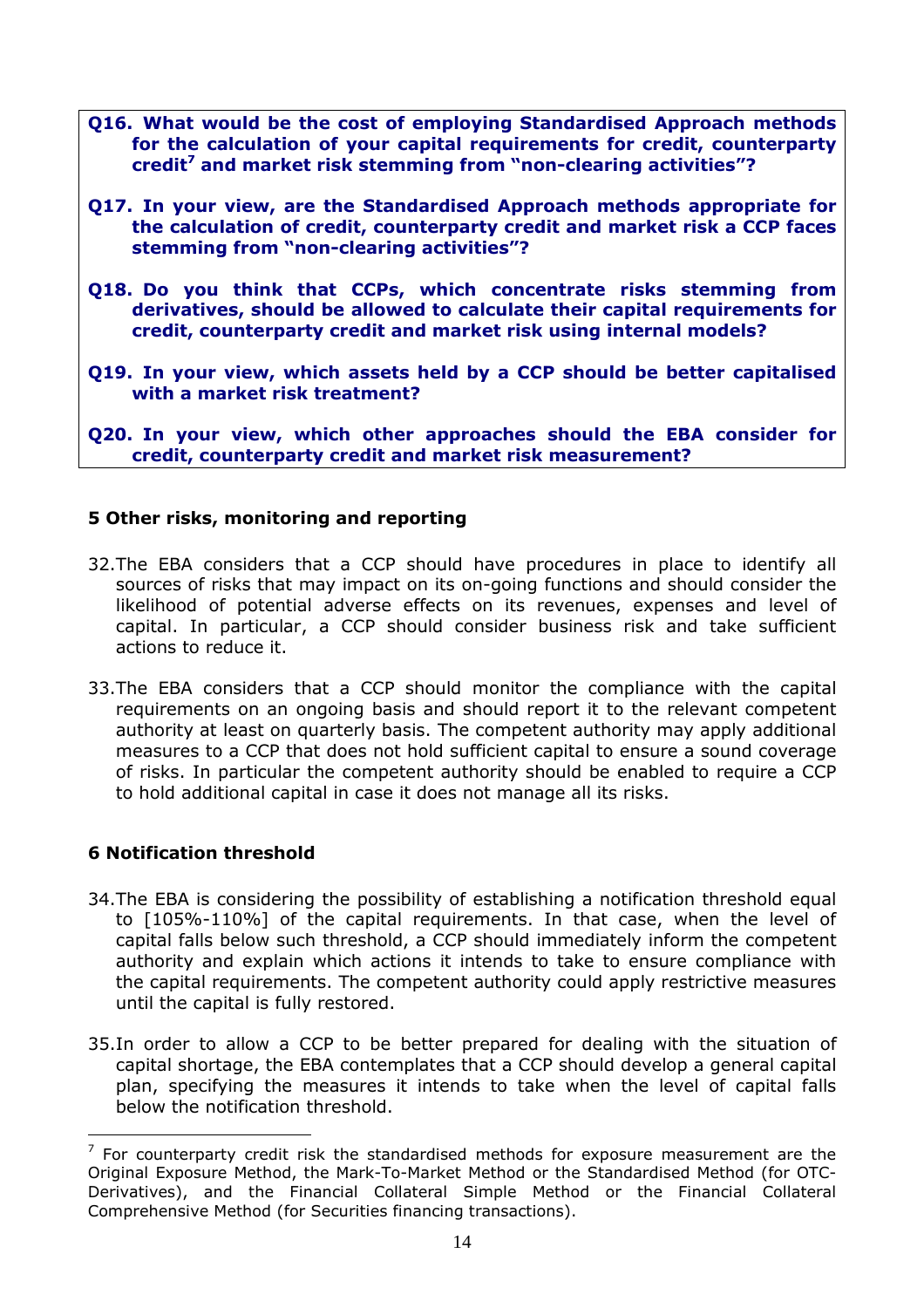#### **Q21. What is your view on the notification threshold? At which level should it be set?**

**Q22. In your view, in which case should restriction measures be taken by the competent authority once the notification threshold is breached?** 

### **7 Cost- benefit Analysis**

- 36.As per Article 10(1) third subparagraph of the EBA regulation, any draft Technical Standards developed by the EBA – when submitted to the European Commission for adoption – will have to be accompanied by an analysis of the potential related costs and benefits unless such analysis is disproportionate in relation to the scope and impact of the draft RTS concerned or in relation to the particular urgency of the matter. The cost – benefit analysis aims to provide the reader with an overview of findings as regards the problem identification, the options identified for removing the problem and their potential impacts. Accordingly the EBA will carry out a cost-benefit analysis and impact assessment regarding the RTS on CCPs.
- 37.To assist in the analysis, the EBA seeks stakeholders' assistance in identifying these costs and benefits of the various regulatory options. Please provide the following data, where possible.

#### **Q23. Please provide the sum of the operational expenses during an appropriate time span for winding down or restructuring a CCP's activities based on the approaches specified below.**

| Method                                 | 2007 | 2008 | 2009 | 2010 | 2011 |
|----------------------------------------|------|------|------|------|------|
| Based on list of operation expenses    |      |      |      |      |      |
| currently used by CCP and on estimated |      |      |      |      |      |
| number of months by the CCP (according |      |      |      |      |      |
| to the reply to Question nr 4)         |      |      |      |      |      |
| Based on list of operation expenses    |      |      |      |      |      |
| currently used by CPP and six months   |      |      |      |      |      |
| time span                              |      |      |      |      |      |
| Based on the minimum list of IAS 7     |      |      |      |      |      |
| operational expenses and six months    |      |      |      |      |      |
| time span                              |      |      |      |      |      |
| Based on the minimum list of IAS 7     |      |      |      |      |      |
| operational expenses and including     |      |      |      |      |      |
| projected or expected events and six   |      |      |      |      |      |
| months time span                       |      |      |      |      |      |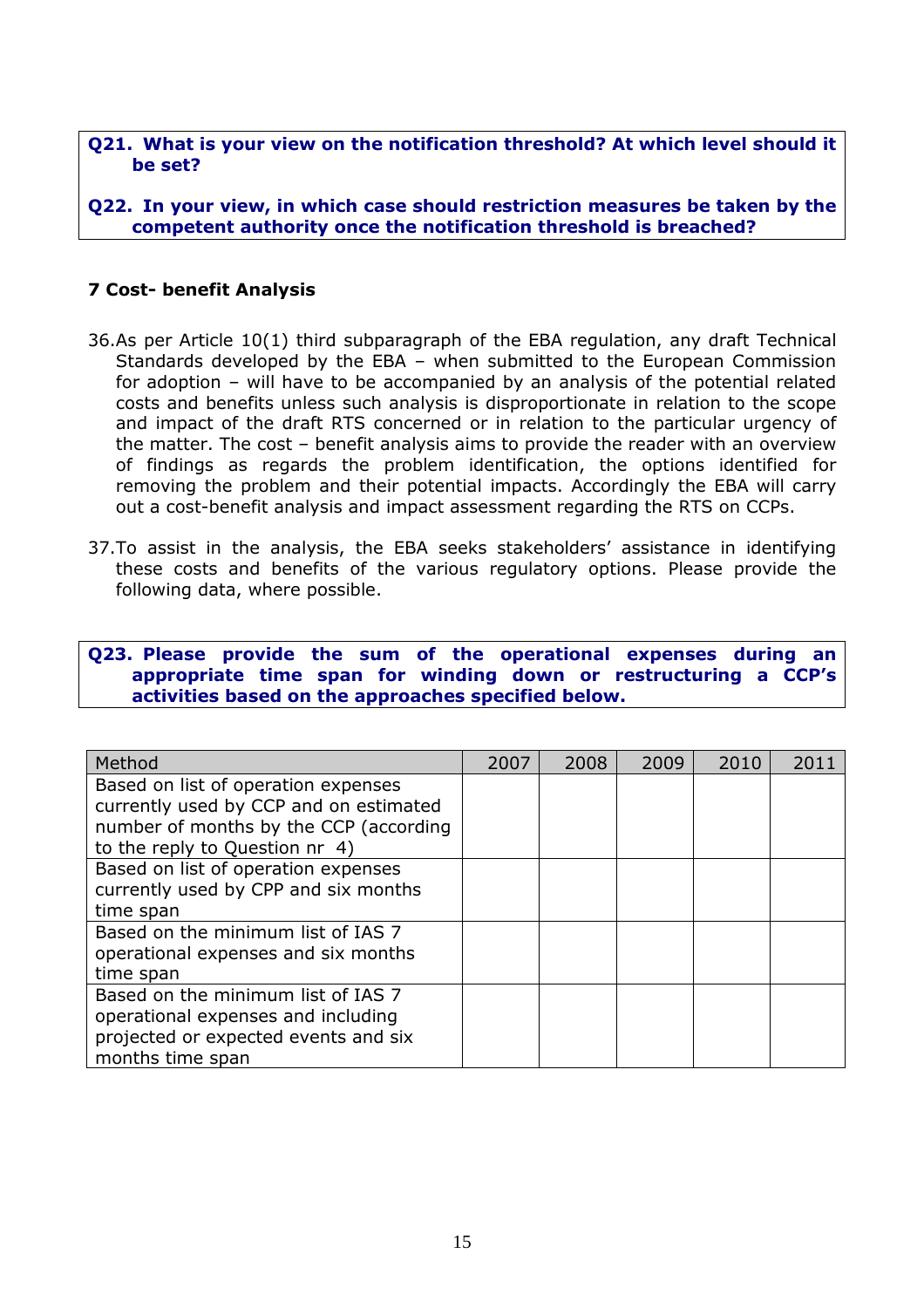### **Q24. Please provide the capital requirements for operational risk.**

| Method                                     | 2007 | 2008 | 2009 | 2010 | 2011 |
|--------------------------------------------|------|------|------|------|------|
| Currently used by the CCP (according to    |      |      |      |      |      |
| the reply to Question No. 6)               |      |      |      |      |      |
| Currently used by the CCP, adjusted        |      |      |      |      |      |
| according to the definition of operational |      |      |      |      |      |
| risk described in this DP <sup>8</sup>     |      |      |      |      |      |
| Basic Indicator Approach (assuming 18%     |      |      |      |      |      |
| multiplier)                                |      |      |      |      |      |

### **Q25. Please provide the capital requirements for credit risk stemming from "non-clearing activities".**

| Method                                                               | 2007 | 2008 | 2009 | 2010 | 2011 |
|----------------------------------------------------------------------|------|------|------|------|------|
| Currently used by CCP (according to the<br>reply to Question No. 15) |      |      |      |      |      |
| Standardised Approach, assuming 8% of<br>risk-weighted assets        |      |      |      |      |      |

## **Q26. Please provide the capital requirements for counterparty credit risk stemming from "non-clearing activities".**

a) for financial derivatives

 $\overline{a}$ 

| Method                                  | 2007 | 2008 | 2009 | 2010 | 2011 |
|-----------------------------------------|------|------|------|------|------|
| Currently used by CCP (according to the |      |      |      |      |      |
| reply to Question No. 14)               |      |      |      |      |      |
| Original Exposure Method, assuming 8%   |      |      |      |      |      |
| of risk-weighted assets                 |      |      |      |      |      |
| Mark to Market Method, assuming the     |      |      |      |      |      |
| 8% of risk-weighted assets              |      |      |      |      |      |
| Standardised Method, assuming 8% of     |      |      |      |      |      |
| risk-weighted assets                    |      |      |      |      |      |

#### b) for repos/reverse repos, securities lending and borrowing

| Method                                    | 2007 | 2008 | 2009 | 2010 | 2011 |
|-------------------------------------------|------|------|------|------|------|
| Currently used by the CCP (according to   |      |      |      |      |      |
| the reply to Question No. 14)             |      |      |      |      |      |
| Financial Collateral Simple Method,       |      |      |      |      |      |
| assuming 8% of risk-weighted assets       |      |      |      |      |      |
| <b>Financial Collateral Comprehensive</b> |      |      |      |      |      |
| Method, assuming 8% of risk-weighted      |      |      |      |      |      |
| assets                                    |      |      |      |      |      |

<sup>&</sup>lt;sup>8</sup> 'Operational risk' means the risk of loss resulting from inadequate or failed internal processes, people and systems or from external events, and includes legal risk.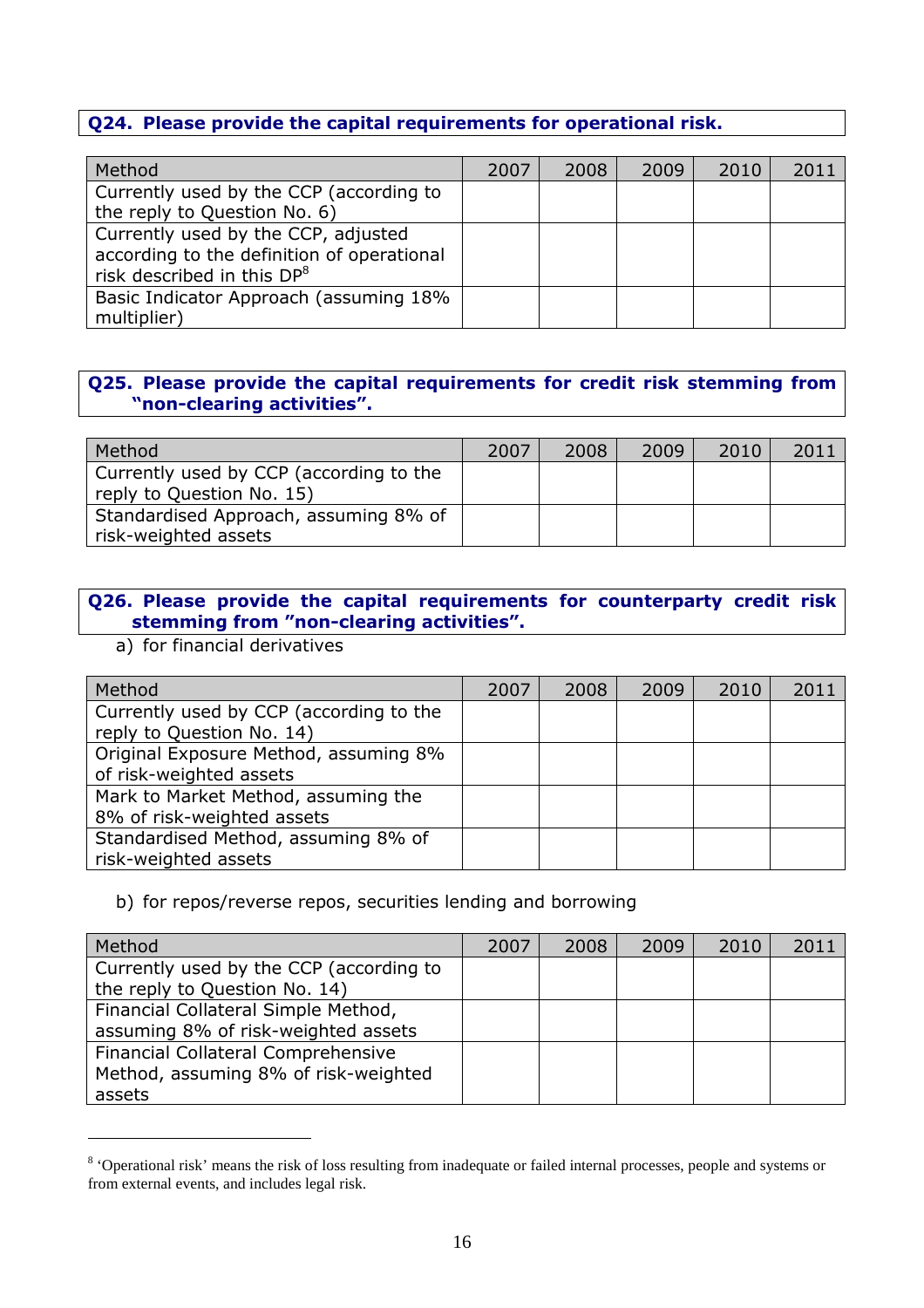#### **Q27. Please provide the capital requirements for market risk stemming from "non-clearing activities".**

| Method                                                               | 2007 | 2008 | 2009 | 2010 | 201: |
|----------------------------------------------------------------------|------|------|------|------|------|
| Currently used by CCP (according to the<br>reply to Question No. 14) |      |      |      |      |      |
|                                                                      |      |      |      |      |      |
| Standardised Approach                                                |      |      |      |      |      |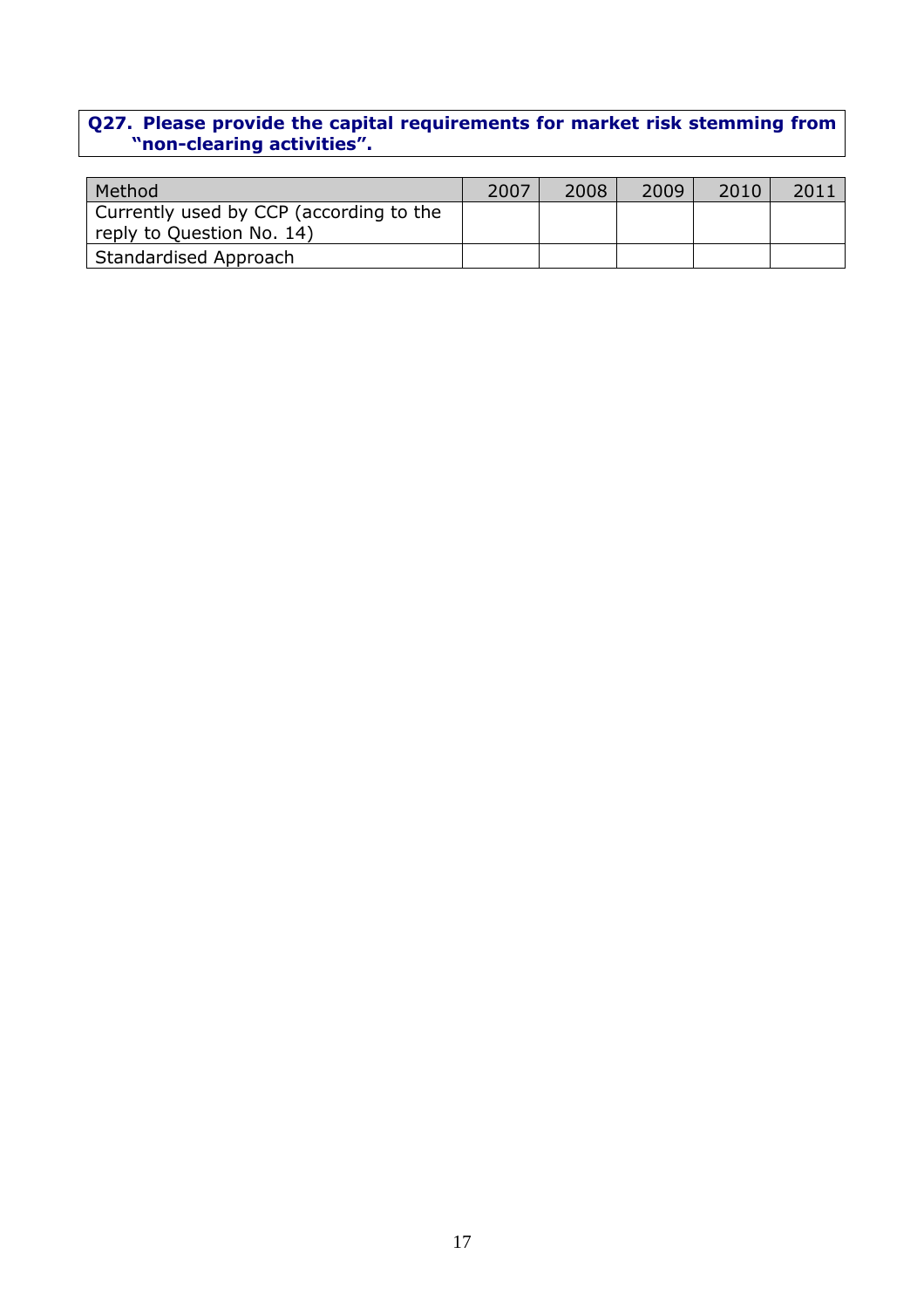### **Annex 1- Operating Activities captured in IAS 7**

- *13.The amount of the cash flows from operating activities is a key indicator of the extent to which these activities have generated sufficient liquid funds to repay loans, to maintain the operating capability of the business, pay dividends and make new investments without resort to external sources of funding. The*  information about the specific components of the cash flows from operating *activities is useful, along with other information to predict future cash flows of such activities.*
- *14.Cash flows from operating activities derive primarily from the transactions that are the main source of revenue for the company. So, come from transactions and other events relevant to the determination of the net gains or losses. Examples of cash flows from operating activities are as follows:* 
	- *(a)cash receipts from sales of goods and services;*
	- *(b)cash receipts from royalties, fees, commissions and other revenue;*
	- *(c)payments to suppliers for the provision of goods and services;*
	- *(d)payments to employees and account for them;*
	- *(e)cash receipts and payments of insurance premium and benefits, annuities and other liabilities arising from policies underwritten;*
	- *(f) payments or refunds of income taxes, unless they can specifically classified within the activities of investment or financing, and*
	- *(g)cash receipts and payments under contracts that are taken for brokering or to negotiate with them. Certain transactions, such as the sale of an item of property, plant and equipment can result in a gain or loss will be included in net profit. However, the flows arising from these transactions will be included among investment activities.*
- *15.A company can have titles or loans for reasons of brokering or other usual commercial agreements, in which case these investments is considered similar to the stocks purchased specifically for resale. Therefore, the cash flows of these operations are classified as coming from operating activities. In a similar way, cash advances and loans made by financial institutions are usually classified among the activities operating since they are associated with activities that constitute the main source of revenue for the company.'*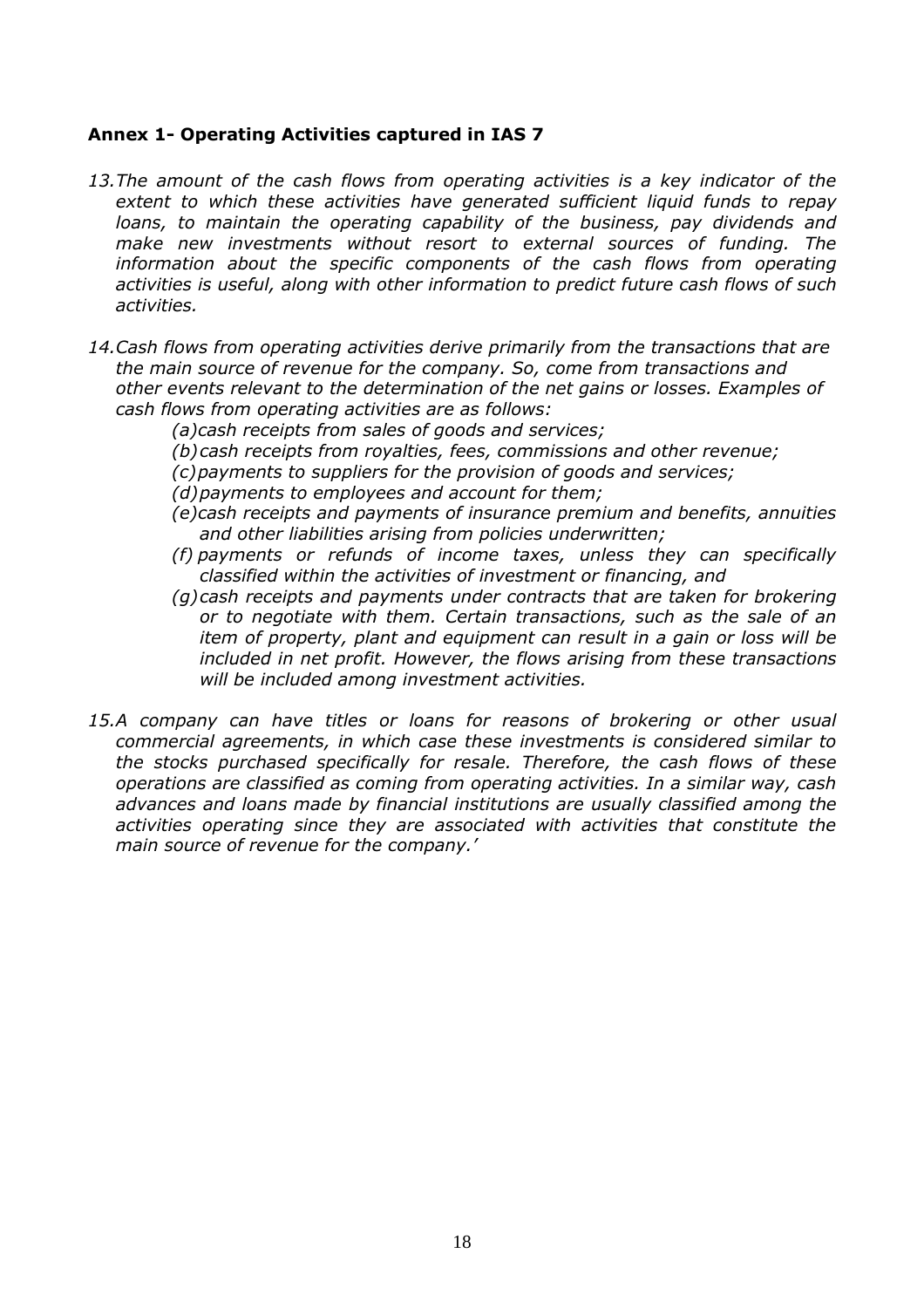### **Annex 2- Overview of the banking capital regime**

The banking capital regime requires a financial institution to hold capital in accordance with the sum of its risks. This is calculated in accordance with the current version of the CRD, known as CRD III<sup>9</sup>, which is aligned to agreed international standards<sup>10</sup>. The CRD/ CRR capital standards regime is comprised of a three pillar structure with Pillar 1 creating minimum capital requirements and a formulaic approach for credit, counterparty credit, market and operational risk although financial institutions may also model their risk if they have been given permission by the relevant authority.

Pillar 2 captures any risks that are not adequately provided for under Pillar 1 and incorporates stress testing to establish the level of capital needed to counter these risks in stressed conditions. This stage also involves supervisory review. Pillar 3 requires firms to disclose their risk management processes, how well their Pillar 1 risks are mitigated against and whether their capital composition meets the required standards, to the market.

I. Credit Risk

It is the risk of the loss of principal and interest from a borrower's failure to repay a loan or otherwise meet a contractual obligation. Credit risk capital requirements apply to all non-tradable exposures (e.g. loans and guarantees). Credit risk capital is driven by the determination of the expected exposure at default (EAD), the probability of default of the counterparty (RW) and the minimum capital requirement prescribed by the CRD/CRR of 8%. The following equation represents the capital calculation:

### **Credit risk capital requirement = EAD x RW x 8%**

Credit risk capital can be calculated using one of three different methods, with the default being the Standardised Method, and the other two being applicable only following permission by competent authorities:

1. the Standardised Method;

 $\overline{a}$ 

- 2. the Foundation Internal Ratings Based approach (FIRB); or
- 3. the Advanced Internal Ratings Based approach (AIRB).

Each approach varies in the level of complexity in application and as a result the risk sensitivity of the results.

<sup>9</sup>This is currently being developed into the Capital Requirement Regulation and Directive IV http://eurlex.europa.eu/LexUriServ/LexUriServ.do?uri=COM:2011:0452:FIN:EN:PDF. See footnote 3 above.

 $^{12}$ Basel II - http://www.bis.org/publ/bcbs128.pdf; Basel III http://www.bis.org/publ/bcbs189.pdf .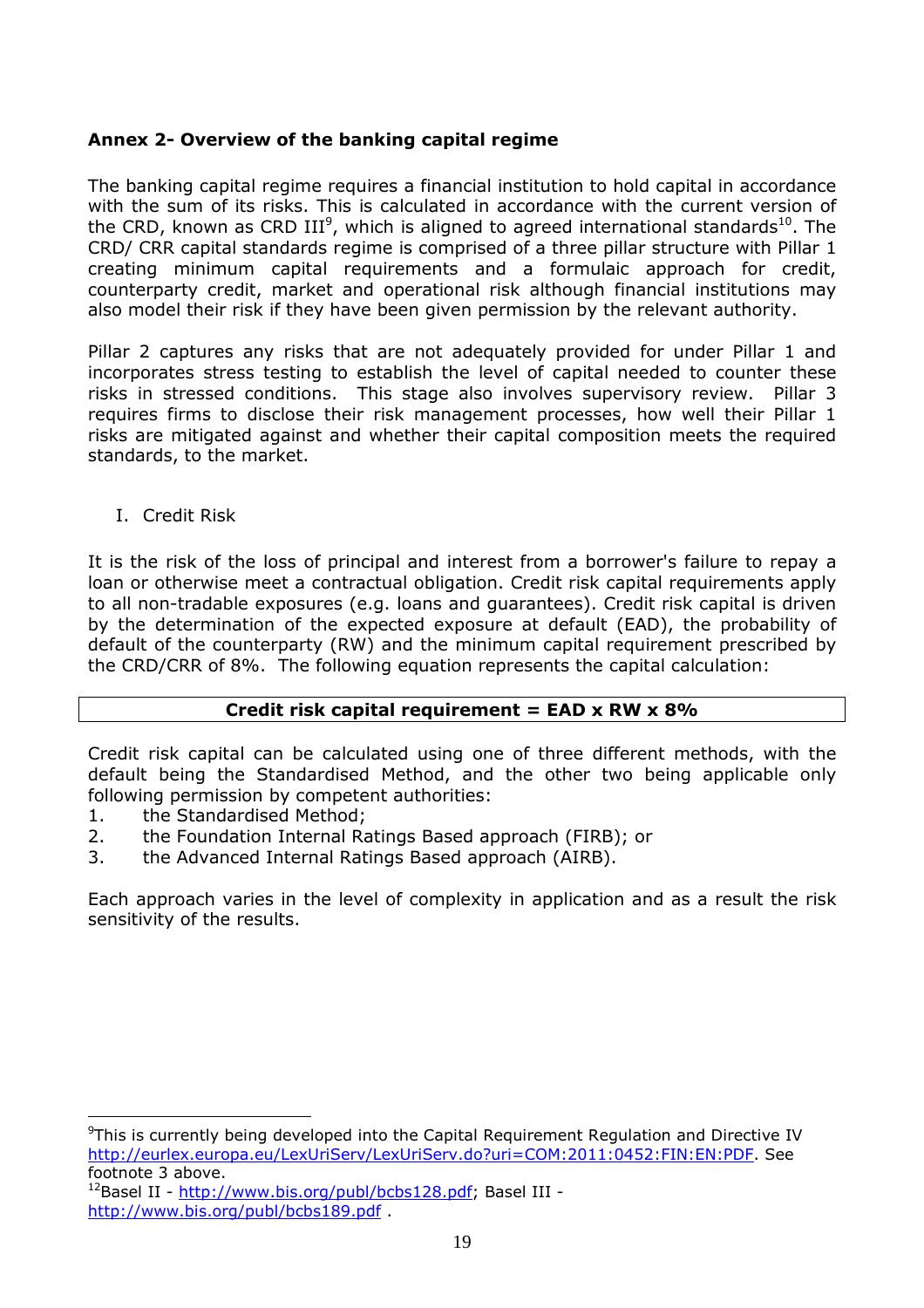| Methods                                                                                                                                                                                                     | 1.Standardised<br>Approach                                                                                                                                                                                                                                                                                                       | 2. Foundation<br>Internal rating<br>based approach<br>(FIRB)                                                                                                                                                                                                                                                 | 3. Advanced Internal<br>rating based approach<br>(AIRB)                                                                                                                                       |
|-------------------------------------------------------------------------------------------------------------------------------------------------------------------------------------------------------------|----------------------------------------------------------------------------------------------------------------------------------------------------------------------------------------------------------------------------------------------------------------------------------------------------------------------------------|--------------------------------------------------------------------------------------------------------------------------------------------------------------------------------------------------------------------------------------------------------------------------------------------------------------|-----------------------------------------------------------------------------------------------------------------------------------------------------------------------------------------------|
| Overview of<br>method                                                                                                                                                                                       | This is the simplest<br>approach which<br>relies on the<br>determination of the<br>exposure at default<br>which is adjusted<br>depending on the<br>probability of<br>default. The                                                                                                                                                | This is a more risk<br>sensitive approach;<br>the risk weights<br>are determined<br>using model based<br>model based<br>solutions by the<br>firm.                                                                                                                                                            | This is the most risk<br>sensitive approach<br>amongst the three;<br>the risk weights are<br>determined using<br>model based model<br>based solutions by<br>the firm.                         |
|                                                                                                                                                                                                             | probability of default<br>is based on standard<br>prescribed risk<br>weights to calculate<br>the capital<br>requirements.                                                                                                                                                                                                        | Permission from<br>the relevant<br>authority is<br>required to use this<br>approach.                                                                                                                                                                                                                         | Permission from the<br>relevant authority is<br>required to use this<br>approach                                                                                                              |
| <b>EAD</b> calculation<br>- the expected<br>exposure at<br>default. All<br>exposures are<br>classified into<br>counterparty<br>type (e.g.<br>sovereigns,<br>financial<br>institutions,<br>corporate, etc.). | The borrowed<br>amount (e.g. the<br>amount borrowed<br>and withdrawn by<br>the borrower under<br>a loan, the notional<br>value of a debt<br>instrument invested<br>into) amount plus a<br>prescribed<br>conversion factor<br>multiplied by<br>undrawn (the<br>amount available to<br>a borrower, but not<br>withdrawn) facility. | Drawn amount plus<br>the prescribed<br>conversion factor<br>multiplied by<br>undrawn facility.                                                                                                                                                                                                               | Drawn amount plus<br>an estimated<br>conversion factor<br>multiplied by undrawn<br>facility. Conversion<br>factor estimates are<br>derived from a firm's<br>own model.                        |
| Risk weighted<br>asset calculation<br>$(RWA) - the$<br>exposure value<br>adjusted<br>according to its<br>probability of<br>default.                                                                         | A risk weight is<br>allocated to the<br>exposure classes<br>based on their credit<br>quality. The EAD<br>figures are<br>multiplied by these<br>standard risk<br>weights to obtain<br>the RWA figure.                                                                                                                             | An internal model<br>is used to calculate<br>probability of<br>default $(PD)$ – the<br>likelihood a<br>borrower will<br>default. A risk<br>weight is calculated<br>using a supervisory<br>prescribed formula,<br>where the<br>parameters have<br>been estimated by<br>the firm EAD is<br>multiplied by above | A risk weight is<br>calculated using a<br>firm's own model,<br>where the parameters<br>have been estimated<br>by the firm. EAD is<br>multiplied by above<br>RW estimates to<br>calculate RWA. |

Table 1- Methods for calculating credit risk capital requirements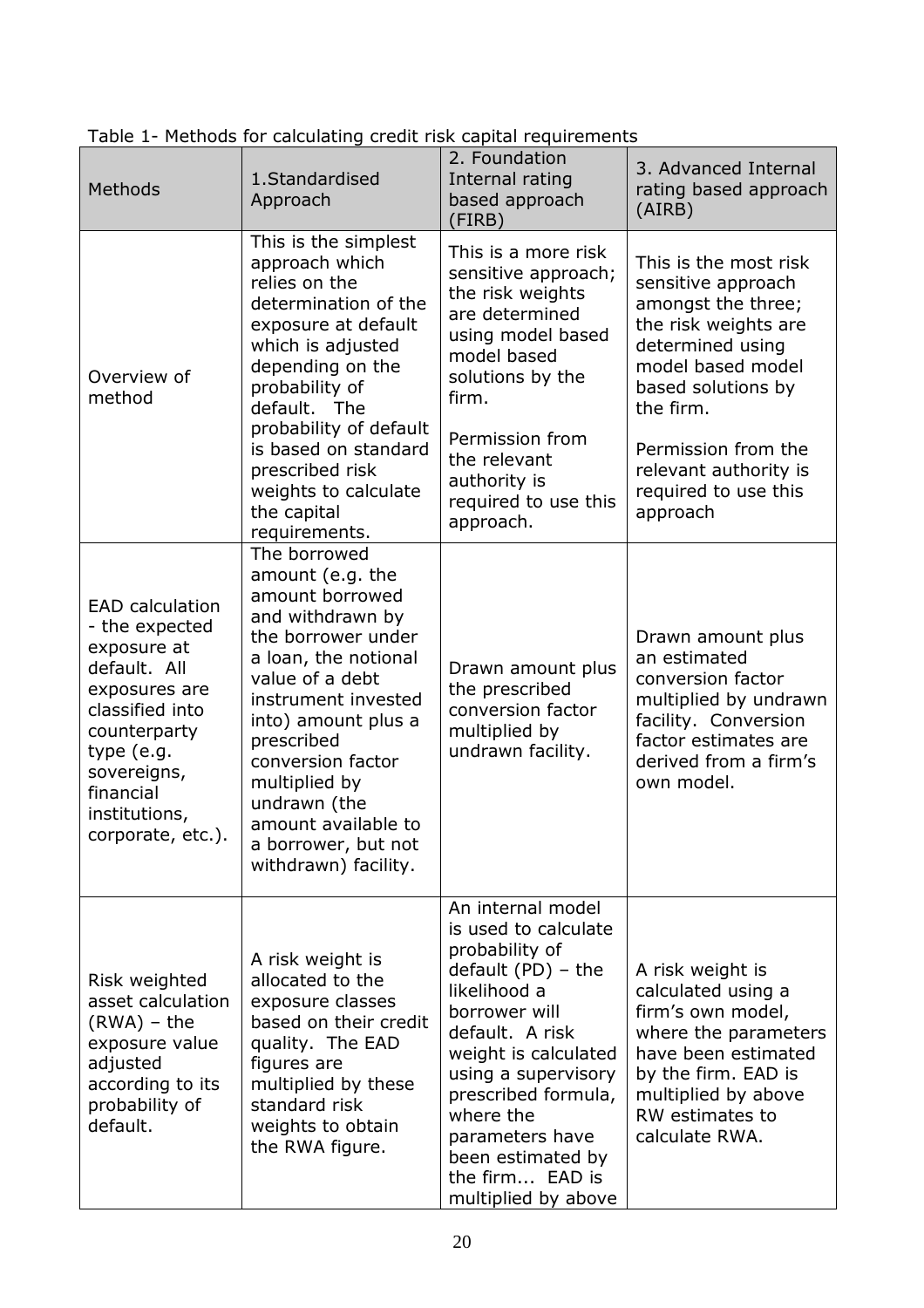|                                        |                                                                                                                | RW estimates to<br>calculate RWA. |  |
|----------------------------------------|----------------------------------------------------------------------------------------------------------------|-----------------------------------|--|
| Prescribed<br>minimum capital<br>level | The risk weighted exposure amounts are then multiplied by 8%<br>which is the prescribed minimum capital level. |                                   |  |

### II. Counterparty Credit Risk

It is the risk that the counterparty to a financial contract will default prior to the expiration of the contract and will not make the contractual payments. The counterparty credit risk (CCR) exposure is determined by the contract's replacement cost at the time of default.

CCR capital requirements are required to be held for financial derivatives, securities lending/borrowing, repo, reverse repo transactions (SFTs) and long settlement transactions. Similar to credit risk capital, CCR is driven by the determination of the potential exposure at default (EAD), the probability of default of the counterparty (RW) and the minimum capital requirement prescribed by the CRD/CRR of 8%. The following equation represents the capital calculation:

### **Counterparty credit risk capital requirement = EAD x RW x 8%**

CCR capital can be calculated using the following methods: For financial derivatives:

- 1. Original Exposure Method  $(OEM)^{11}$
- 2. MtM Method (or Current Exposure Method; CEM);
- 3. Standardised Method (SM); or
- 4. Internal Model Method (IMM).

For repos/reverse repos, securities lending and borrowing:

- 5. Financial Collateral Simple Method;
- 6. Financial Collateral Comprehensive Method; or
- 7. Internal Model Method (IMM).

Each approach varies in the level of complexity in application and as a result the risk sensitivity of the results.

 $\overline{a}$  $11$  This method is only applicable to small trading book business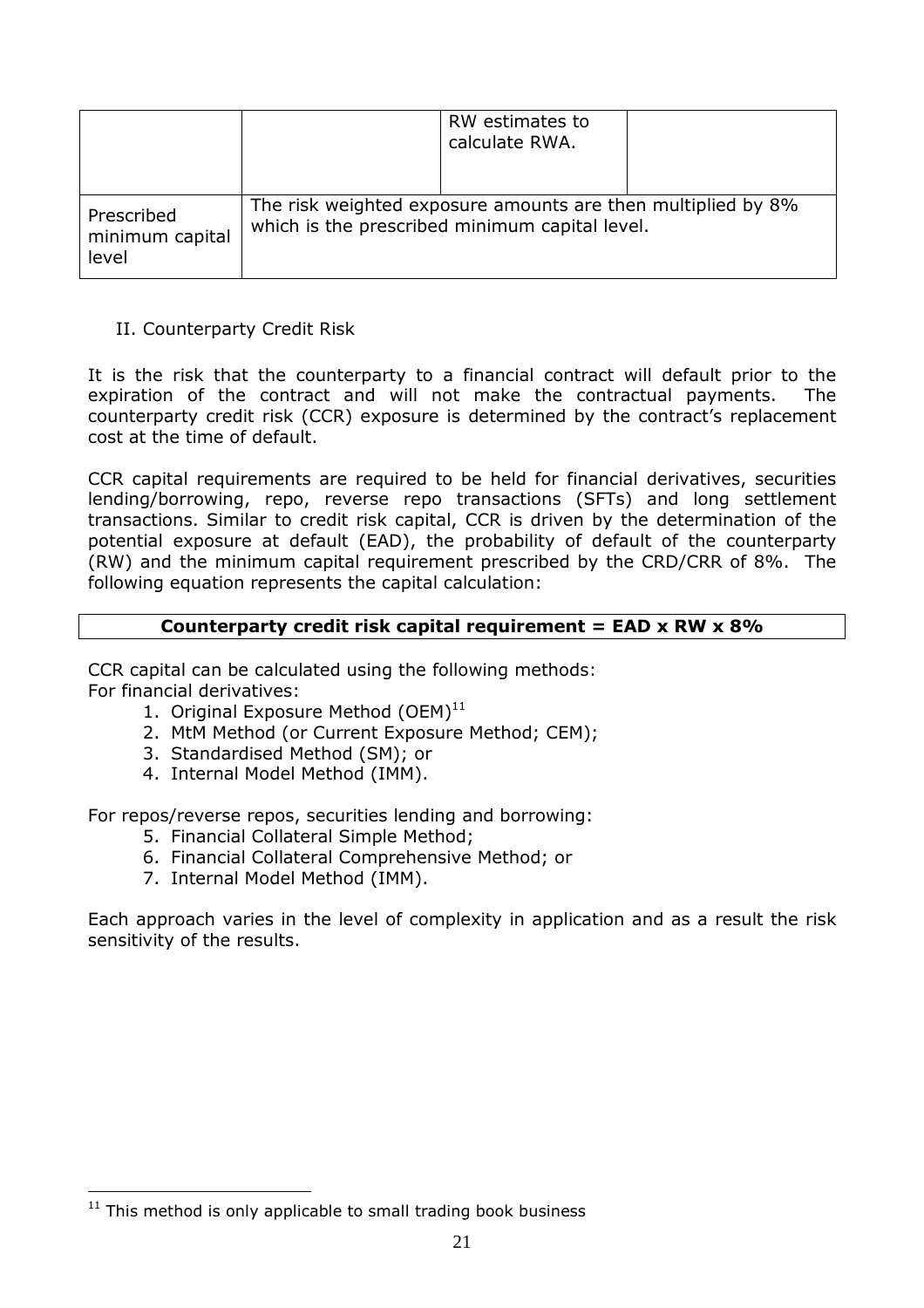| Methods                                                                  | 1. (OEM)<br>Original<br>Exposure<br>Method                                                                                                                                                            | 2. MtM<br>Method or<br>Current<br>Exposure<br>Method                                                                                                                                                                                                     | 3.<br>Standardise<br>d Method                                                                                                                                                                                                                                    | 4. Internal<br>Model<br>Method                                                                                                                                                                                                                                                                                     | 5. Financial<br>Collateral<br>Simple<br>Method                                                                                                                                                                           | 6. Financial<br>Collateral<br>Comprehensi<br>ve Method                                                                                                                                                                                                                    |
|--------------------------------------------------------------------------|-------------------------------------------------------------------------------------------------------------------------------------------------------------------------------------------------------|----------------------------------------------------------------------------------------------------------------------------------------------------------------------------------------------------------------------------------------------------------|------------------------------------------------------------------------------------------------------------------------------------------------------------------------------------------------------------------------------------------------------------------|--------------------------------------------------------------------------------------------------------------------------------------------------------------------------------------------------------------------------------------------------------------------------------------------------------------------|--------------------------------------------------------------------------------------------------------------------------------------------------------------------------------------------------------------------------|---------------------------------------------------------------------------------------------------------------------------------------------------------------------------------------------------------------------------------------------------------------------------|
| Overview<br>of<br>method                                                 | Under this<br>method,<br>the contract<br>principal is<br>adjusted by<br>a<br>conversion<br>factor<br>which<br>varies<br>depending<br>on the<br>nature of<br>the<br>instrument<br>and its<br>maturity. | This is the<br>simplest<br>approach<br>for<br>calculating<br>financial<br>derivative<br>exposures.<br>The capital<br>requiremen<br>ts are<br>driven by<br>the market<br>values of<br>the<br>derivatives<br>and their<br>potential<br>future<br>exposure. | This is a<br>model-<br>based<br>approach<br>for<br>calculating<br>financial<br>derivative<br>exposures<br>which is<br>more risk<br>sensitive<br>than CEM.                                                                                                        | This is a<br>model-based<br>approach<br>which is the<br>most risk<br>sensitive<br>approach for<br>financial<br>derivatives,<br>repos/revers<br>e repos and<br>securities<br>lending and<br>borrowing<br>transactions.<br>Permission<br>from the<br>relevant<br>authority is<br>required to<br>use this<br>approach | This the<br>simplest<br>method used<br>to calculate<br>capital<br>requirements<br>for<br>repos/revers<br>e repos and<br>securities<br>lending and<br>borrowing<br>transactions<br>that are not<br>held to<br>trade.      | This is a<br>simple<br>method of<br>calculating a<br>more risk<br>sensitive<br>method for<br>calculating<br>capital<br>requirements<br>for<br>repos/revers<br>e repos and<br>securities<br>lending and<br>borrowing<br>transactions.                                      |
| EAD<br>calculatio<br>$n - the$<br>expected<br>exposure<br>at<br>default. | The<br>exposure<br>value is the<br>notional<br>amount of<br>each<br>instrument<br>multiplied<br>by the<br>percentage<br>s                                                                             | $EAD = MtM$<br>value of<br>position +<br>an add-on<br>to reflect<br>the risk of<br>potential<br>future<br>exposure.<br>These add-<br>ons are<br>fixed<br>percentage<br>s varying<br>according<br>to product<br>type and<br>maturity.                     | $EAD = \beta x$<br>max [net<br>current<br>value of the<br>portfolio or<br>the risk<br>position<br>from the<br>transaction<br>minus the<br>risk position<br>of the<br>collateral,<br>or the<br>relevant<br><b>CCR</b><br>multiplier<br>for the<br>hedging<br>set] | $EAD =$<br>Effective<br>Expected<br>Potential<br>Exposure x a<br>$(1.4$ unless<br>firm applies<br>for it to be<br>lower,<br>floored at<br>1.2)                                                                                                                                                                     | Under this<br>method the<br>risk weight<br>of the<br>collateral is<br>substituted<br>for the risk<br>weight of the<br>counterparty<br>For the<br>collateral to<br>be<br>recognised<br>for<br>substitution<br>purposes it | Volatility<br>adjustments<br>are applied<br>to the<br>exposure<br>and<br>collateral to<br>reflect the<br>market<br>volatility of<br>the financial<br>instruments<br>The value of<br>the exposure<br>is reduced by<br>the value of<br>the eligible<br>collateral<br>taken. |
| <b>Risk</b><br>weighted<br>asset<br>calculatio                           | The EAD should then be multiplied by a RW which<br>should be calculated according to one of the methods<br>in Table 1.                                                                                |                                                                                                                                                                                                                                                          |                                                                                                                                                                                                                                                                  | must be<br>pledged                                                                                                                                                                                                                                                                                                 | The EAD<br>should then<br>be multiplied<br>by a RW                                                                                                                                                                       |                                                                                                                                                                                                                                                                           |

# Table 2- Methods for calculating counterparty credit risk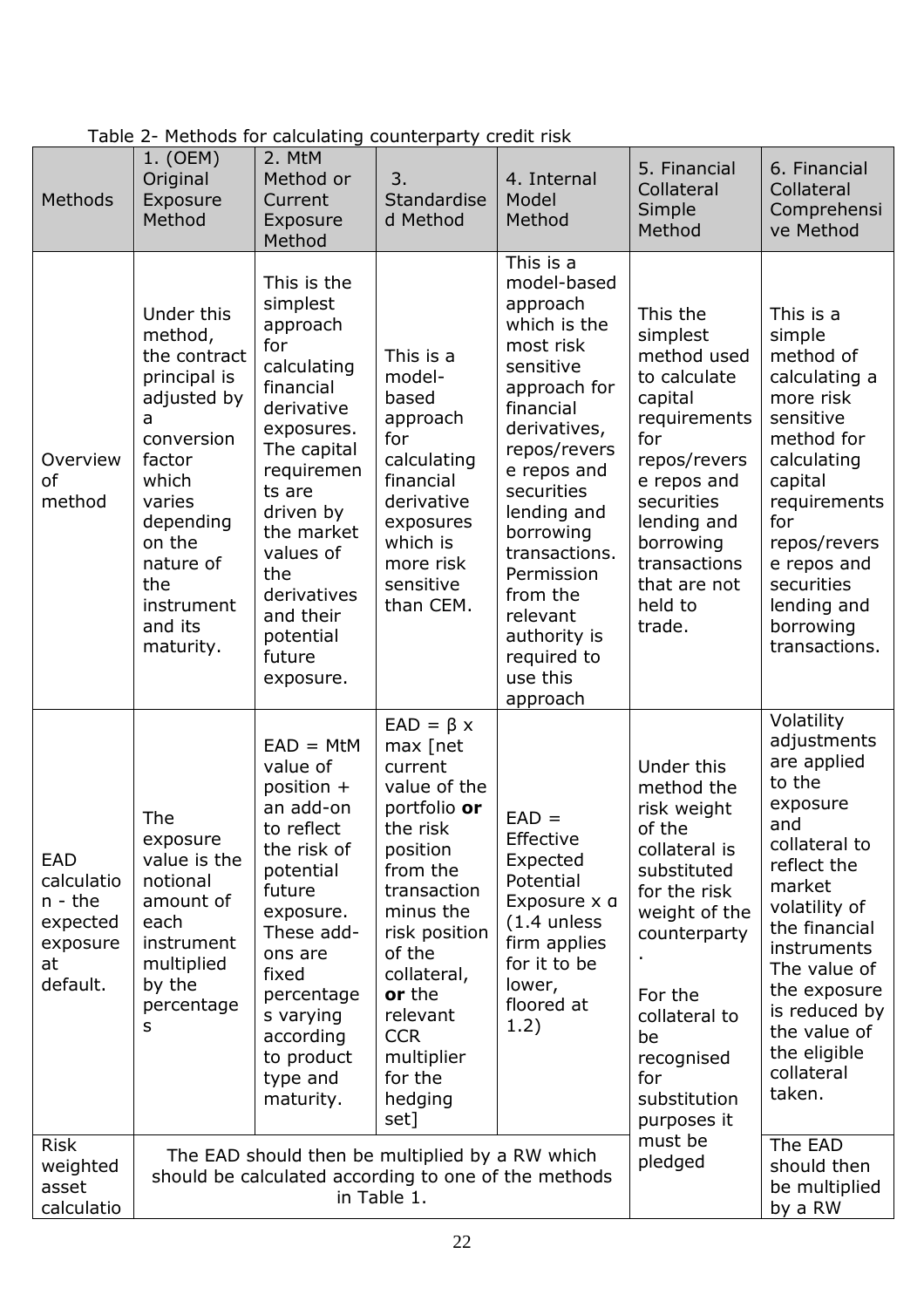| $n$ (RWA)<br>- the<br>exposure<br>value<br>adjusted<br>according<br>to its<br>probabilit<br>y of<br>default. |                                                                           | which should<br>be calculated<br>according to<br>one of the<br>methods in<br>Table 1 |
|--------------------------------------------------------------------------------------------------------------|---------------------------------------------------------------------------|--------------------------------------------------------------------------------------|
| Capital                                                                                                      | The risk weighted exposure amounts are then multiplied by 8% which is the |                                                                                      |
| requirem                                                                                                     | prescribed minimum capital level.                                         |                                                                                      |
| ents                                                                                                         |                                                                           |                                                                                      |

#### III. Credit Risk Mitigation

Credit Risk Mitigation (CRM) can also be taken into account to reduce Pillar 1 credit risk and CCR. CRM comes in several forms as detailed below, but under both the credit risk and CCR regimes CRM is a form of security given by the borrower to the lender to lessen the lender's risk, thus reducing the borrower's interest rate or repayment value. Across the two regimes the CRM received reduces the exposure figure and by extension the EAD (and/or the LGD), which carries through to reduce the capital requirement. CRM comes in the following forms and has the following effect:

| Funded                                                                                                                                 |                                                                    | Unfunded                                                                         |                                                                              |  |
|----------------------------------------------------------------------------------------------------------------------------------------|--------------------------------------------------------------------|----------------------------------------------------------------------------------|------------------------------------------------------------------------------|--|
| Type                                                                                                                                   | <b>Effect</b>                                                      | Type                                                                             | <b>Effect</b>                                                                |  |
| Netting - legal<br>opinion saying<br>netting will work<br>and systems are<br>adequate                                                  | Net on-balance<br>sheet positions                                  | Guarantee -<br>contracted<br>arrangements must<br>provide adequate<br>protection | Substitute risk weight<br>of quarantor instead<br>of exposure risk<br>weight |  |
| Collateral $-$ the<br>more liquid and<br>robust in value the<br>collateral, the<br>greater the<br>reduction in capital<br>requirements | Substitute risk<br>weight of<br>collateral for<br>covered exposure |                                                                                  |                                                                              |  |

Table 3- Credit risk mitigation forms

IV.Operational risk

It is the risk that a firm is exposed to when operating as a business. Essentially it includes risks resulting from breakdowns in internal procedures, people and systems.

Operational risk capital is held against events, systems and processes, and individuals that could cause losses. Capital can be calculated using the following methods:

- 1. the Basic Indicator Approach;
- 2. the Standardised Method (SM); or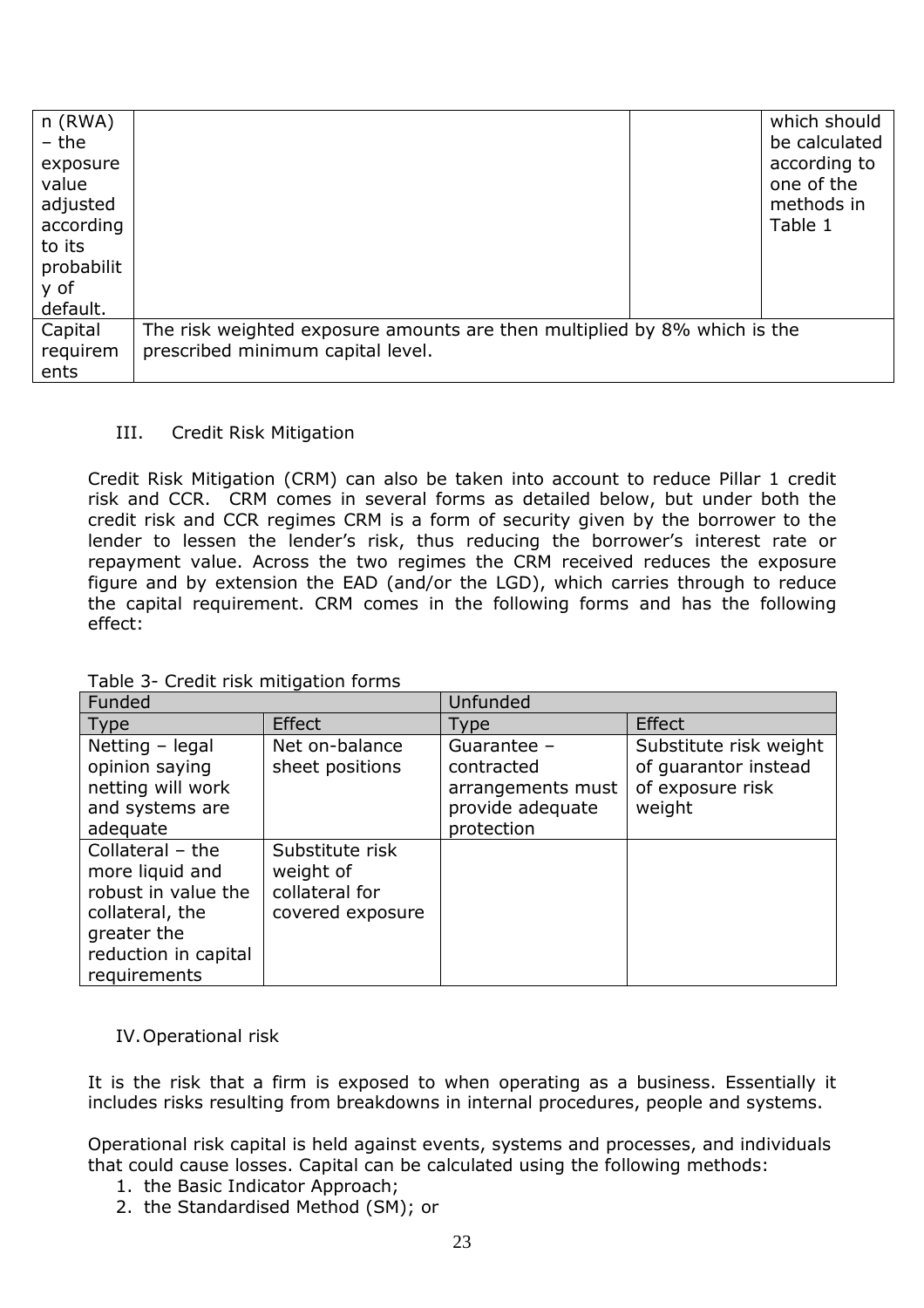### 3. the Advanced Measurement Approach (AMA).

| Methods                 | 1. Basic Indicator<br>Approach                                                                                                                                                                                                                                                                                                                                                                                                                                                                                                                      | 2. Standardised<br>method                                                                                                                                                                                                                                                                                                                                                                                                                                                                                                                                                                                | 3. Advanced<br>Measurement<br>Approach (AMA)                                                                                                                                           |
|-------------------------|-----------------------------------------------------------------------------------------------------------------------------------------------------------------------------------------------------------------------------------------------------------------------------------------------------------------------------------------------------------------------------------------------------------------------------------------------------------------------------------------------------------------------------------------------------|----------------------------------------------------------------------------------------------------------------------------------------------------------------------------------------------------------------------------------------------------------------------------------------------------------------------------------------------------------------------------------------------------------------------------------------------------------------------------------------------------------------------------------------------------------------------------------------------------------|----------------------------------------------------------------------------------------------------------------------------------------------------------------------------------------|
| Overview of<br>method   | This is the simplest<br>approach.                                                                                                                                                                                                                                                                                                                                                                                                                                                                                                                   | This is a more risk<br>sensitive approach.                                                                                                                                                                                                                                                                                                                                                                                                                                                                                                                                                               | This is the most risk<br>sensitive model<br>based approach.<br>Permission from the<br>relevant authority is<br>required to use this<br>approach.                                       |
| Capital<br>requirements | EAD is equal to a<br>firm's net interest<br>income + net non-<br>interest income<br>averaged over three<br>years.<br>If for any given<br>observation, the sum<br>of a firm's net<br>interest income and<br>net non-interest<br>income is negative or<br>equal to zero, this<br>figure must be<br>excluded from both<br>the numerator and<br>denominator when<br>calculating the three<br>year average. The<br>relevant indicator<br>must be calculated as<br>the sum of the<br>positive figures<br>divided by the<br>number of positive<br>figures. | The capital<br>requirement is<br>calculated as the<br>three-year average of<br>the yearly summations<br>of the capital<br>requirements across<br>prescribed business<br>lines. In any given<br>year, negative capital<br>requirements<br>(resulting from<br>negative gross income)<br>in any business line<br>may offset positive<br>capital requirements in<br>other business lines<br>without limit. However,<br>where the aggregate of<br>the capital<br>requirements across all<br>business lines within a<br>given year is negative,<br>the input to the<br>numerator for that<br>year must be zero | The capital<br>requirement is<br>calculated using an<br>internal model<br>approach which uses<br>loss distribution or a<br>scenario based<br>distribution or a<br>combination of both. |

| Table 4 - Methods for calculating operational risk capital |  |
|------------------------------------------------------------|--|
|------------------------------------------------------------|--|

### V. Market risk

It is the day-to-day potential for an investor to experience losses from fluctuations in securities prices. Capital is required for all positions held with trading intent, all gold positions, foreign currency positions and all commodities. Market risk capital requirements are calculated using one of the following three methods:

- 1. Standardised approach;
- 2. CAD 1; or
- 3. CAD 2 (Value at risk).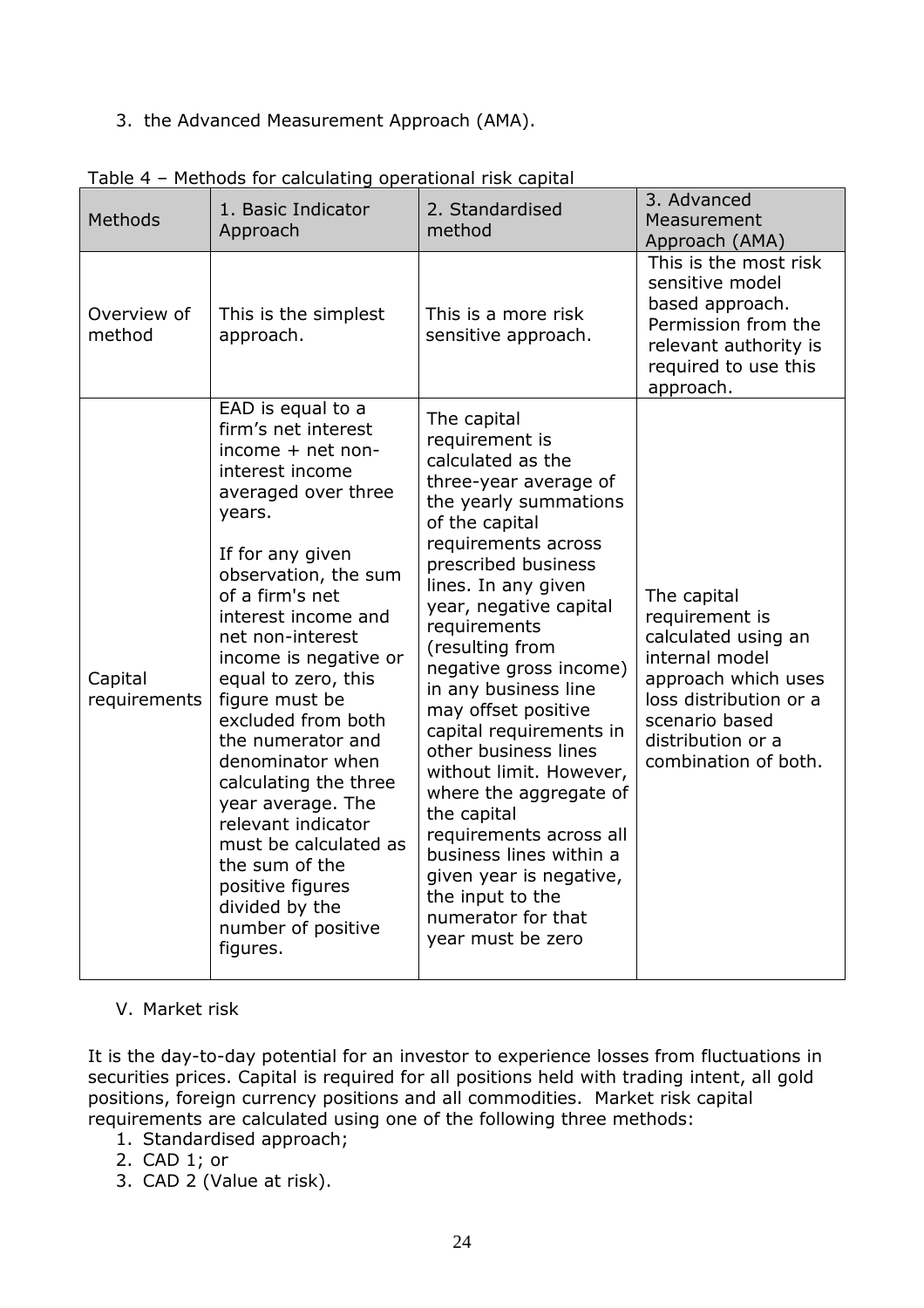| Methods                             | 1.Standardised<br>Approach                                                                                                                                                                                                                                      | 2. CAD 1                                                                                                                                                                                                                                                                                             | 3. CAD 2 (Value at<br>risk)                                                                                                                                                                                                                                                                                                                                                                                                                                                                         |
|-------------------------------------|-----------------------------------------------------------------------------------------------------------------------------------------------------------------------------------------------------------------------------------------------------------------|------------------------------------------------------------------------------------------------------------------------------------------------------------------------------------------------------------------------------------------------------------------------------------------------------|-----------------------------------------------------------------------------------------------------------------------------------------------------------------------------------------------------------------------------------------------------------------------------------------------------------------------------------------------------------------------------------------------------------------------------------------------------------------------------------------------------|
| Overview of<br>method               | This is the simplest<br>approach f the<br>approaches and uses<br>position risk<br>adjustment factors<br>applied to market<br>values of positions.<br>Typically there is<br>hedging recognition<br>for offsetting<br>positions in identical<br>instruments only. | This method is only<br>available for<br>options and is more<br>risk sensitive than<br>the standardised<br>approach It<br>recognises hedges<br>to some extent.                                                                                                                                        | This is the most risk<br>sensitive approach and<br>fully recognises hedges<br>based on firms' own<br>estimates of<br>correlations between<br>their positions.<br>Permission from the<br>relevant authority is<br>required to use this<br>approach.                                                                                                                                                                                                                                                  |
| Adjusted<br>exposure<br>calculation | Derive positions<br>based on their<br>market value.                                                                                                                                                                                                             | 'Scenario matrices'<br>of specified shocks<br>to e.g. underlying<br>spot price and<br>volatility are<br>constructed<br>calculating the<br>change in option<br>price for each<br>shock. Hedges in<br>the higher order<br>option risks<br>('gamma' and<br>'vega') can be<br>recognised in this<br>way. | An internal model is<br>used to generate the<br>distribution of possible<br>losses for the portfolio<br>over a 10-day horizon.<br>For positions with<br>credit risk a second<br>model is required to be<br>developed to model the<br>risk of loss due to<br>default and migration<br>over a 1 year horizon.                                                                                                                                                                                         |
| Capital<br>calculation              | Apply percentages<br>known as position<br>risk adjustments to<br>derived positions.                                                                                                                                                                             | There is no risk<br>weighting but the<br>worst case scenario<br>will be taken from<br>the scenario<br>matrix.                                                                                                                                                                                        | The 99% likely worst<br>loss over a 10 day<br>period is taken from<br>the internal model and<br>multiplied by (at least)<br>3 to calculate a capital<br>requirement. This<br>model is run twice,<br>once with input<br>assumptions based on<br>current market<br>conditions and once<br>with stressed inputs,<br>both results are<br>aggregated.<br>For credit risky<br>positions the 99.9%<br>likely worst loss over a<br>one year period is also<br>held as an additional<br>capital requirement. |

Table 5- Methods for calculating market risk capital requirements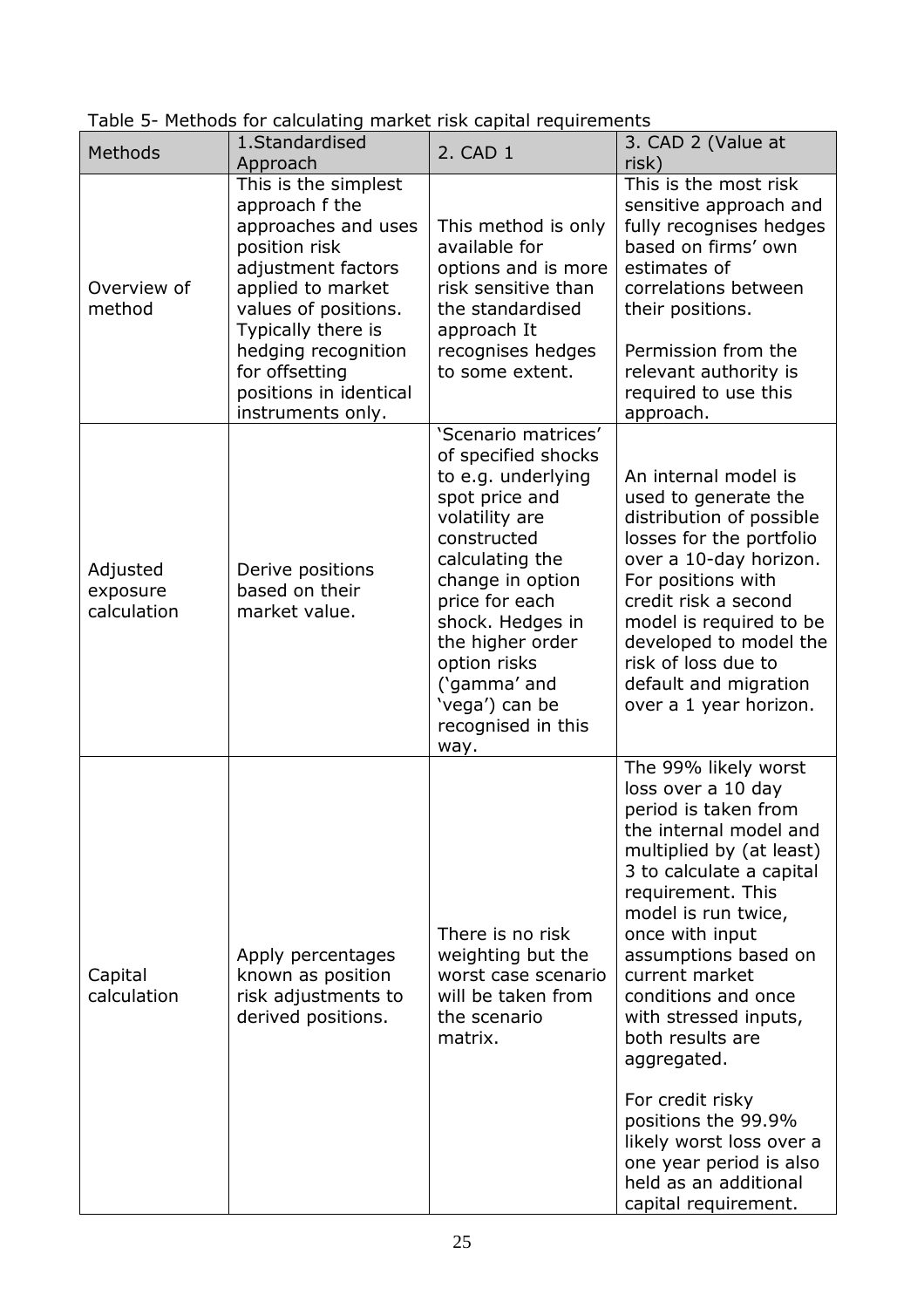#### **Annex 3- Summary of questions**

- **Q1. Do you support this approach to capital requirements?**
- **Q2. Do you consider there to be any alternative approach which is more appropriate that would be consistent with Article 12 of the Regulation?**
- **Q3. Which criteria do you take into account for estimating the appropriate time span for orderly winding down or restructuring of the CCP's activities?**
- **Q4. What is your estimation for the number of months necessary to ensure an orderly winding-down or restructuring of the CCP's activities?**
- **Q5. Do you think that a minimum list of items to be included in the operational expenses could be useful, such as the IAS 7?**
- **Q6. How do you currently measure and capitalise for operational risk?**
- **Q7. Do you think that the banking framework is the most appropriate method for calculating a CCP's capital requirements for operational risk? If not, which approach would be more suitable for a CCP?**
- **Q8. What would be the cost of employing the basic indicator approach set out for banks for the calculation of your capital requirements for operational risk?**
- **Q9. Do you think that the Basic Indicator Approach set out for banks is appropriate for CCPs?**
- **Q10. In your view, which alternative indicator should the EBA consider for the Basic Indicator Approach? (Please elaborate why such indicator would be more appropriate for CCPs)**
- **Q11. In your view, with regard to the Standardised Approach, which different lines of business or type of products can be relevant for CCPs' operational risk?**
- **Q12. Do you think CCPs should be allowed to calculate the capital requirements for operational risk with an internal model, as in the advanced measurement approach?**
- **Q13. Which other approaches should the EBA consider for operational risk measurement?**
- **Q14. How do you currently measure and capitalise for credit, counterparty credit and market risk stemming from "non-clearing activities"?**
- **Q15. Do you think that the banking framework is the most appropriate method of calculating a CCP's capital requirements for credit, counterparty credit and market risk stemming from "non-clearing activities"? If not, which method would be more suitable for a CCP?**